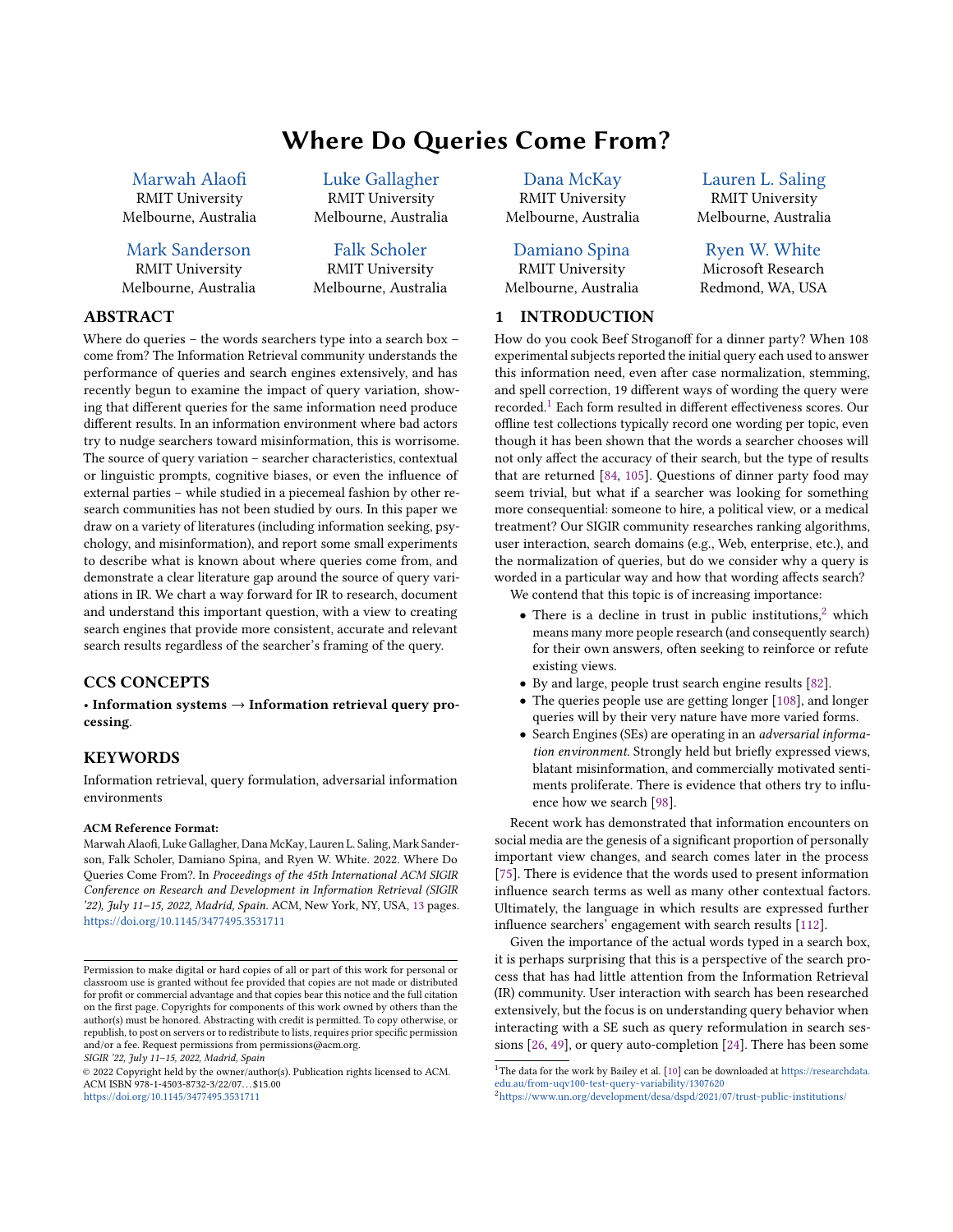work on query formation in Library and Information Science (LIS) [70, 96], much conceptual in nature. There is some empirical work asking participants to generate queries in response to a stated information need (e.g., [57]), the work is limited to artificial information needs, an approach that results in less user curiosity about the results and therefore likely changed behavior [54]. A handful of test collections were created that examine query variations [9, 23], but that research has focused on the impact of the variation on search results, rather than a query's origin. While such research has inspected particular factors affecting query formulation, there remains a gap in understanding connections across the informational, social, technical, and cognitive factors that affect query term selection. In short, a key question remains unanswered: where do queries come from?

In this perspectives paper, we first discuss why this question is important now, highlighting the rise of adversarial information environments, and an increased focus on equity in technology generally. We then examine the question from a variety of perspectives. We examine existing research on variability (Section 3) and demonstrate that – even for relatively simple needs and in homogeneous cohorts – there is high variability (Section 4). As a means of outlining the potential for work in this topic area, we examine variability from different perspectives to describe what is already known about query formation, and demonstrate that there is an important gap (Sections 5–7). Finally, we point to future research directions to address this gap (Section 8), and draw conclusions about the importance of this topic in Section 9.

#### 2 WHY NOW

Query variability has always been a feature of search, query formation has been discussed in the LIS literature, but there is a longstanding disjunct between LIS and IR [41]. So why has the ways in which queries are generated become important now? There are two reasons: the increasingly adversarial nature of the information environment in which we operate, and increased understanding of the impact of human diversity on technology use.

One major change to the information environment is the potential for adversarial actors, whether in a commercial or political space, to deliberately word documents, presentations, or social media postings to nudge searchers to use particular words or phrases in their query. It has been suggested that such actions could lead searchers to the website of particular organizations which may then disseminate information that is in the interest of that organization, particularly for niche topics, so-called 'data voids' [45]. Tripodi [98], inspired by a qualitative study of communities with a conservative Christian worldview, described the detailed research conducted by that community in order to determine the veracity of content encountered online. However, the way queries were constructed could be influenced by the particular wording of that very content. Tripodi showed queries where the switching of one word could alter retrieval results from emphasizing right-wing to left-wing content [98]. Searchers have long been known to trust Web search engine results [82]. A searcher unknowingly influenced to query for a particular view may not seek alternates. Given the potential for information encounters to engender view changes [75], and the sheer volume of misinformation online, search engines can and

must play a role in supporting searchers' quests for accurate information. To do this, though, we need to understand how searchers go from encountered information to search terms.

Another rationale for re-evaluating the importance of query generation is the new recognition of the importance of diverse voices in constructing IR systems and test collections. Much of the existing work on relevance has been done by field experts [86], who do not represent the diversity of searchers who actually use search systems. Sometimes this lack of diversity has resulted in negative representation of minority groups by search systems [79]. Beyond just representation, we know that when a group is not considered in design and testing, the resulting product will often not reflect their needs [66, 85]. This may mean that certain groups get search results that are less well suited to their needs, simply by virtue of the way they and their community search. Apart from the work detailed in Section 3, incorporating query variability in test collections is a priority that our community has largely ignored. As popular as test collections are, there remains a substantial gap in the predictions made by such offline datasets and the online realities of evaluation with a working system. While this is pure speculation on our part, it could be that the one reason for this disconnect between offline and online evaluation is the lack of query variability in test collections, partly because these test collections are based on a homogeneous sample of searchers. Understanding how different searchers construct queries could help make search engines more effective for those searchers.

Query variations give us a lens onto some of the factors that may be at play in query formulation: if we can tie query variations to people and information, we may understand how individual factors and background information affect what ultimately gets typed into a search box. In the next section, we address what is already known about query variability in IR.

## 3 QUERY VARIABILITY

It has been established that different searchers formulate different queries from the same underlying information need. This is referred to as query variability. The reasons for this variability remain an open question. Research to date has primarily been examined from the perspective of test collection creation, and analyses of retrieval experiments subsequently carried out using those collections.

#### 3.1 Test collections created for query variability

The effect of multiple query variations on system effectiveness analysis was first investigated in the TREC-8 Query Track [23], where five participating groups generated queries based on a set of fifty topic statements. The conclusion was that topics – and specific queries that deal with the same topic – lead to extreme variability in system effectiveness scores, in contrast to different retrieval systems which were only somewhat variable. However, the track was not pursued beyond its initial two years of running.

Bailey et al. [9] studied whether variation in query formulation alters retrieval effectiveness, creating a new collection based on 180 TREC topics from different tracks, chosen to represent different levels of search task complexity. The topic statements were re-written into backstories, which were shown to crowdsourced workers who were asked to report what their first search query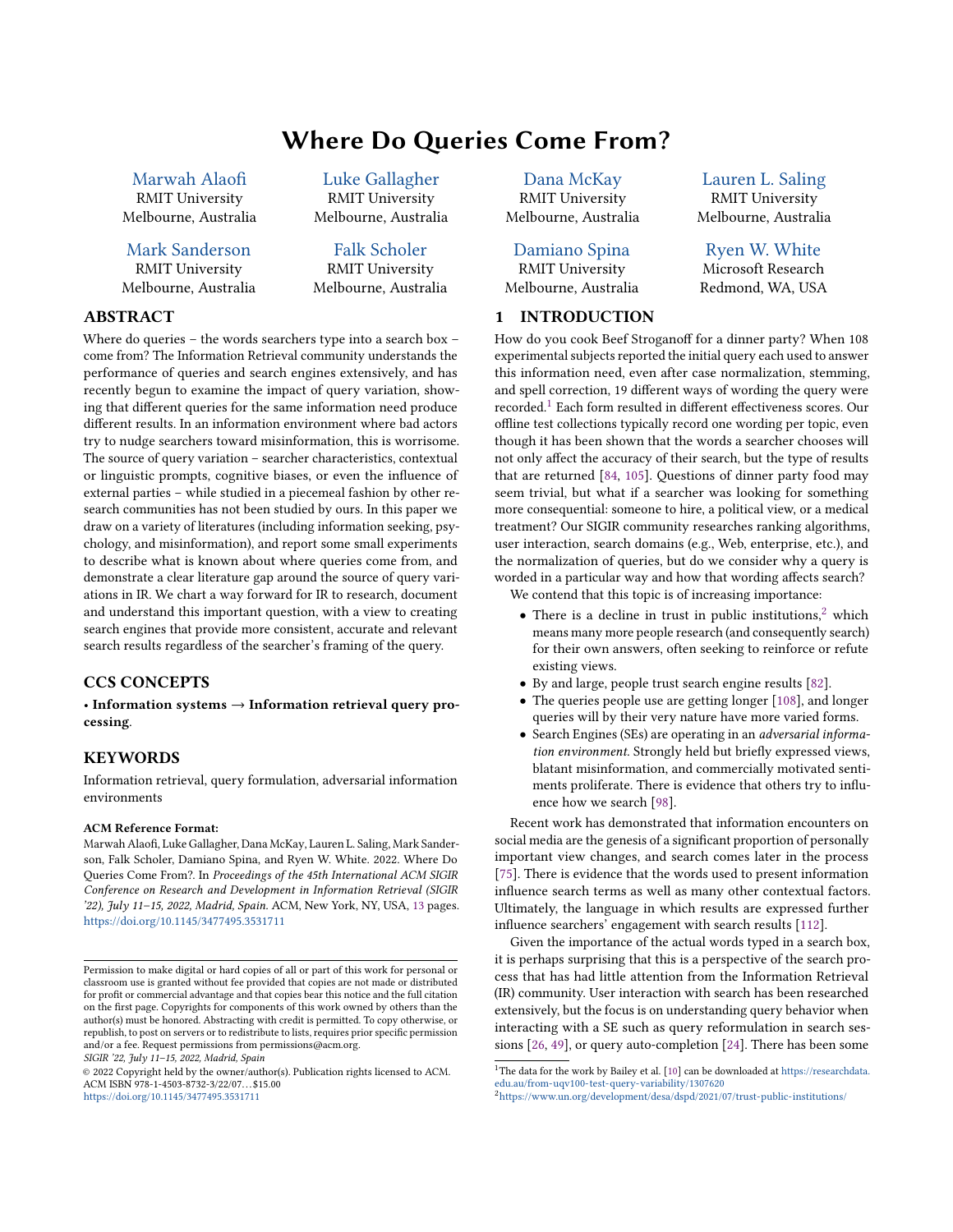would be. Analysis of system effectiveness demonstrated that the level of variation arising from different searcher query formulations was substantially higher than variation from differences in either search topics, or retrieval algorithms.

Moffat et al. [78] studied the impact of query variability on the completeness of relevance judgments. Test collections are typically constructed using pooling [101]. Introducing query variability potentially adds to the number of documents in the pool, since each participating system will generate candidate documents in response to multiple queries per topic. The analysis demonstrated that diversity in the documents that need to be judged that arises from query variability is at least as substantial as that arising from system variability, and critically, that previous test collections were problematic for the rigorous study of query variability, since running new variant queries for a topic would introduce many new unjudged documents into the evaluation process.

Consequently, the UQV-100 collection was developed [10]. Information need backstories were written for 100 topics from TREC Web tracks, which were shown to crowd workers. They were asked to indicate what query they would use, resulting in an average of 58 normalized queries per backstory. Corresponding relevance judgments were obtained for the top-10 (as a minimum) pooled documents for each query variation. The collection was used to study the consistency of search systems in the presence of query variations [11]. Further test collections have since been enhanced with user query variations: Benham et al. [18] created query variations for 250 topics used in the TREC Core 2017 Track.

#### 3.2 Experiments on query variation collections

Evidence that combining results from query variations boosts retrieval effectiveness [11, 16, 19], as well as the impact that query variability has on evaluation, led to interest in generating query variations automatically. Benham et al. [17] explored the use of a weighted random sampling process to generate query variations that, when fused and combined with indexing techniques, provide a better efficiency-effectiveness profile than relevance models. Breuer et al. [22] presented an evaluation framework for analyzing the extent to which simulated user query variations match real queries, based on factors such as query term similarities, shared task utility, and relative retrieval performance. The authors also proposed a new parameterized query variation simulation approach, and demonstrate that it has a higher fidelity to real queries than previous approaches. Human-generated query variations were compared with variations created using the Bing search engine's click-graph by Liu et al. [67], whose analysis showed that, while the system effectiveness of both approaches is comparable, the two types of variations display other subtle differences (e.g., the ranked lists of documents that each approach retrieves).

Penha et al. [84] explored the robustness of retrieval pipelines in the presence of query variation, motivated by the observation that recent neural-based retrieval approaches in particular may be brittle when evaluated using variant queries. Their analysis showed an average fall in effectiveness of 20% in nDCG@10 compared to performance on the original (single) queries available in the test collections. The work also grouped query variation into six categories: misspellings, naturality, ordering, paraphrasing, aspect changes, and generalizations/specializations, supporting more nuanced analysis into the impact of these different types of variations.

The impact of query variations on system evaluation was considered by Zuccon et al. [115], who proposed a mean variance evaluation framework that explicitly considers and separates query variation and topic variation, and supports the incorporation of risk sensitivity. They found that the new framework ranks systems differently from more standard test collection-based effectiveness evaluation approaches.

Throughout the development of test collections since the 1990s, there has been a steady stream of works examining the way that retrieval systems behave on those collections. Using ANOVA based methodologies, researchers have considered which factors most impact the effectiveness score of a retrieval algorithm. The sophistication of the ANOVA models has grown in the last few years [40]. It was long assumed that the way different topics were worded was the key driver of differences in scores between systems: a search for the origins of coffee beans results in different effectiveness scores from a search for ideal retirement locations in north west America. Culpepper et al. [32] showed that the variability observed between topics is not topic variability but variability in the way that the query is expressed. This is a key observation as it means that we have been focused on only one type of variability when building test collections. We have assumed that we need to study a large number of topics when in fact we need to study both a large number of topics and those topics expressed in a large variety of ways.

### 3.3 Conclusions so far

Query variability, where different query instances are used to represent the same underlying information need, can have a substantial impact on search systems, both in terms of system performance, as well as the effectiveness evaluation framework itself. The research so far has established that query variability substantially affects the accuracy of a SE, yet the number of test collections we have in our community to study this effect can be counted on one hand. The work has established that query variability exists, but it has not explained why it exists, what factors may influence such variability, or fully explored how search can alleviate or potentially even exploit such variability. Understanding where the variability comes from will likely give us insight into how to better design SEs to account for it.

## 4 EXPERIMENTS WITH VARIABILITY

While existing papers have detailed that the effectiveness of retrieval algorithms is susceptible to query variability, the variability has not yet been studied on more recently described supervised retrieval such as dense and learned-sparse methods, neither has it been shown on a commercial SE. We detail experiments examining query variability in these two situations.

#### 4.1 Query variability in supervised retrieval

The purpose is to gain a preliminary understanding of retrieval consistency for a set of query variations, where the same query is compared across different inverted indexes – one traditional and one augmented via a learned sparse representation. A second aspect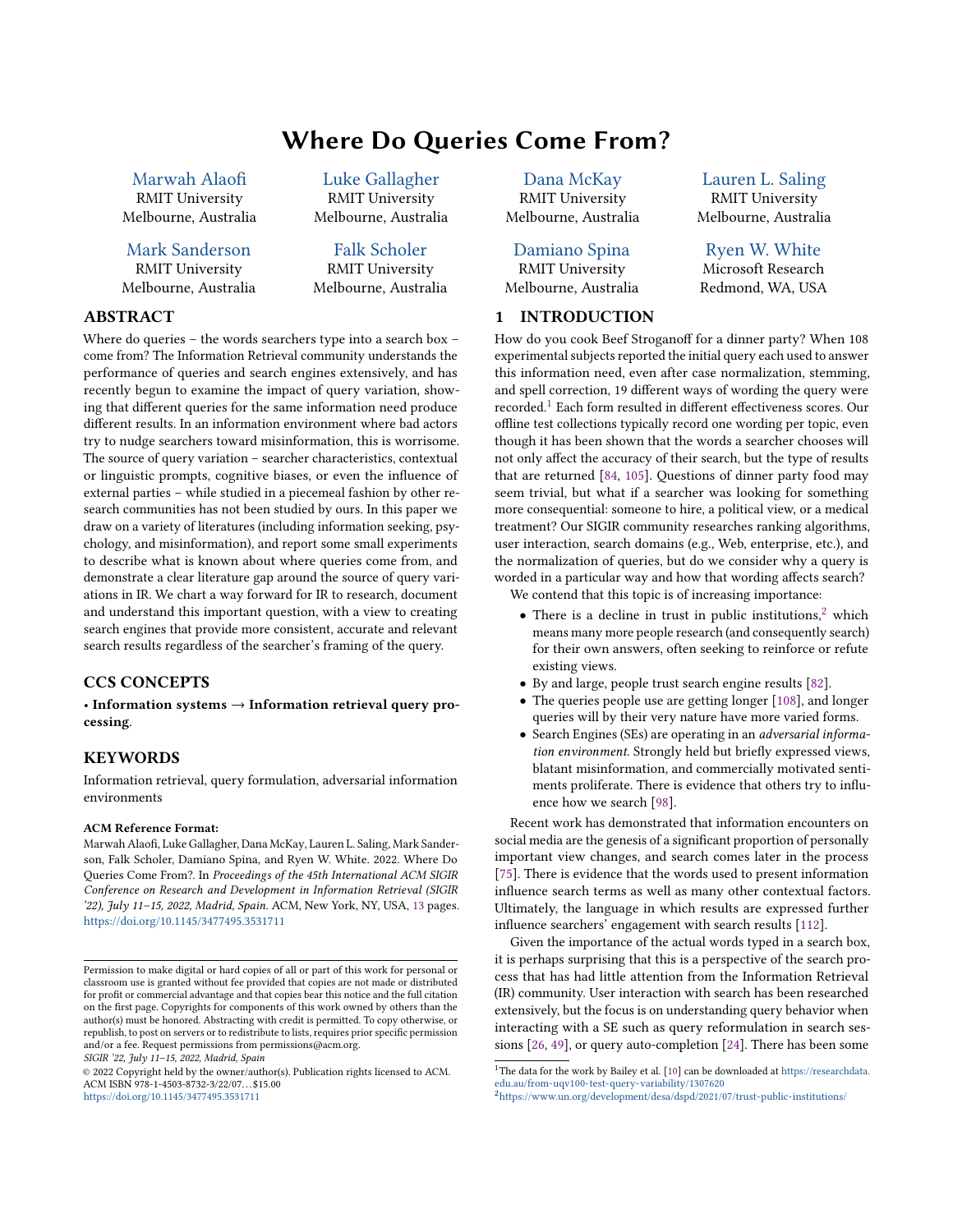is to identify if, by default, a learned sparse index promotes or rescinds the ability for a query variation to return relevant documents that were not previously identified by any other query variation for the given topic. This may serve to guide future research efforts towards a framework that combines user query variations and fairness-aware retrieval techniques within adversarial information environments. To explore these properties, we conduct a preliminary study using a recent learned sparse representation model HDCT [33]. HDCT is an extension of DeepCT [34] which uses contextualized embeddings from a transformer model with a regression layer to learn term weights based on query terms that are present in relevant documents.

Experimental setup. The ClueWeb12C corpus was used [33], i.e., a random 10% subset of the ClueWeb12B corpus containing 5,249,243 documents. The topic set used is the UQV-100 collection [10], consisting of query variations for each of the 100 topics from the TREC 2013–2014 Web tracks. In addition to the ClueWeb12C corpus, judged documents from the UQV-100 collection were also indexed. Two indexes were used: (i) a traditional term-frequency based index (TF), where the source documents were indexed without any further processing, and; (ii) a HDCT index (HDCT-Title) that utilized the title field in source documents in a similar manner to that described by Dai and Callan [33]. The process for HDCT segmented documents into 16,527,770 passages of 300 terms suitable as input for DeepCT. The document title field was used as a query pseudo-signal for the training phase of learning paragraph term weights. Training was performed for 100,000 steps with a batch size of 8 and learning rate of 2e−5. Passage term weights were aggregated with the sum method and a scaling coefficient  $N = 10$  was applied. Indexing and retrieval was performed using the Anserini toolkit [111]. Indexes were constructed with Krovetz stemming and stop words retained. The following parameter configurations for retrieval were used: BM25 with  $k_1 = 0.9$  and  $b = 0.4$ ; QL with  $\mu = 1000$ ; SDM with  $w_t = 0.85, w_0 = 0.1, w_u = 0.05.$ 

Results. Figure 1 displays the consistency in retrieved documents for various system-index combinations using Rank-Biased Overlap (RBO) [104]. RBO ( $p = 0.9$ ) was computed to reflect the depth of the judgment pool and the traditional first Search Engine Result Page (SERP). In general, when running the same query across system-index combinations, the results show low consistency with relatively few exceptions. This gives some indication of the extent to which index variation plays a role in candidate results for learned sparse representations and may be an important factor when considering new frameworks that include a user query variation component. This presents another dimension of variability, and for continually changing adversarial environments any system change has a potential impact on users.

Figure 2 aims to give insight to the retrievability aspect of each retrieval method. The results show the number of variations in which a query variation (within a topic) retrieved a relevant document that was not retrieved by any other variation (within a topic). As can be seen, there are many instances of documents being returned by one variation that no other variations could obtain. Of interest here is that, in the case of initial query formation, users are led down distinct information seeking paths of document exposure. We hypothesize there exists an equivalent potential for retrieval of



**Figure 1:** Evaluation results for RBO ( $p = 0.9$ ). Each retrieval method on the traditional inverted index (TF) is compared against all other retrieval methods on the learned sparse representation index (HDCT-Title).



Figure 2: Number of query variations returning a relevant document that was not retrieved by any other variation within the same topic. Left panel displays the total occurrences; right panel shows occurrences that are unique to a given index, by a system.

unique adversarial documents given a query variation and future work may need to consider adversarial labeled datasets with user query variations [45].

## 4.2 Variability and a commercial search engine

In this second experiment, we aimed to understand how query variations affect modern SEs. Using the UQV-100 dataset [9], we submitted the query variations of 100 topics to a commercial SE and measured the consistency of search results using RBO.

Experimental setup. We used the query variations provided in the UQV-100 test collection and issued the 5,744 variations of the one hundred topics with an average of 57.44 query variations per topic to a widely used commercial SE: Google Search.<sup>3</sup> For each submitted query, we captured the retrieved result URLs and their corresponding rankings from the first SERP. Only URLs of Web documents, videos, and top stories were captured. Advertisements and other less common SERPs items such as social media posts

<sup>3</sup><https://www.google.com>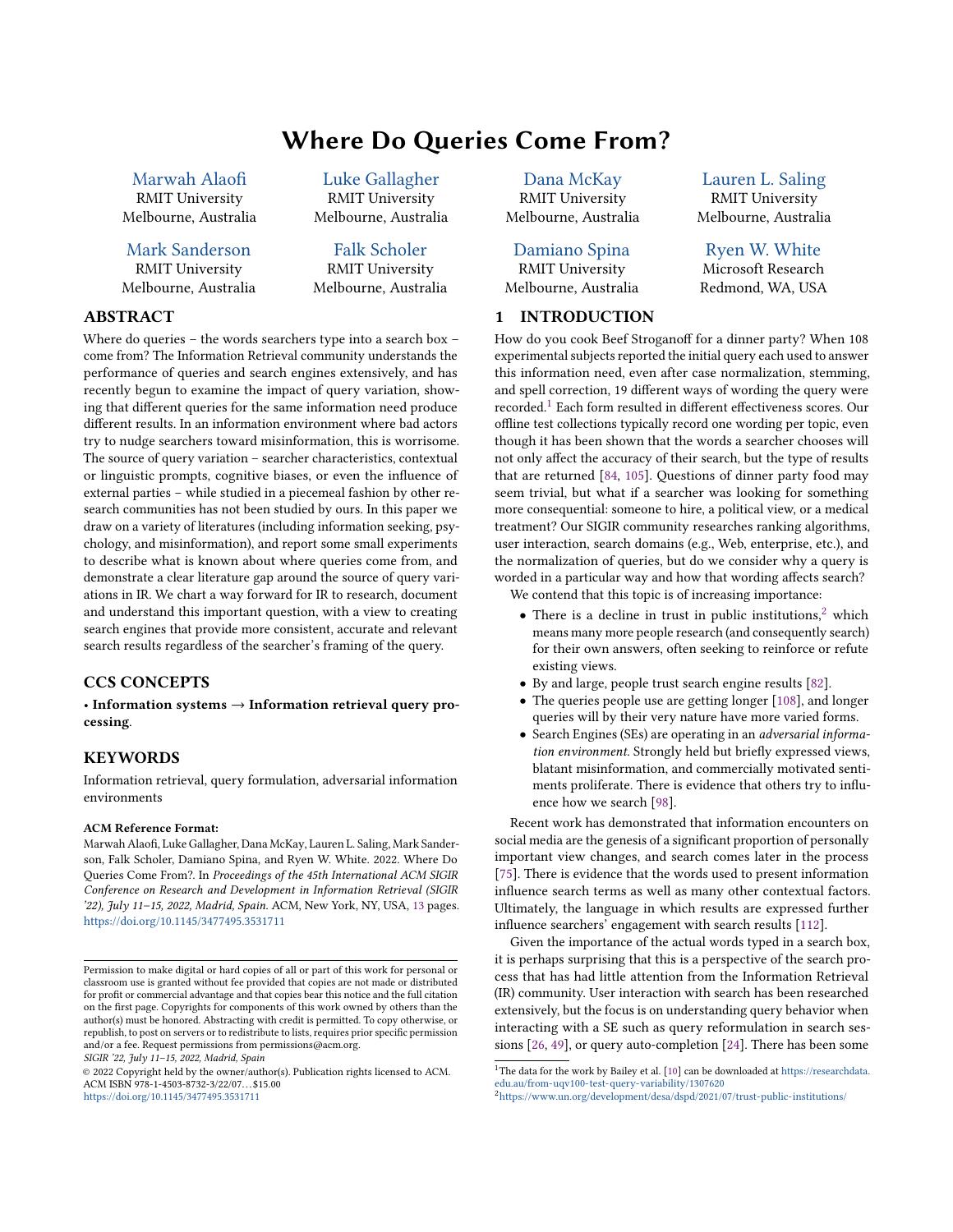were excluded from the collected URLs. Every query was submitted using a new browsing instance, to prevent user profiling.

Evaluation was performed with RBO ( $p = 0.9$ ) to measure the retrieval consistency across query variations for the SE employed in our experiment. The RBO calculation is performed by comparing both sets of result URLs that were returned by a pair of query variations. Each topic RBO score is reported as an average RBO score of all topic variation pairs.

To understand the effect of query variation type on retrieval consistency – for example, how consistent the model is given a variation in query naturality (keyword vs. natural language queries) as opposed to a variation in word ordering – we used the six query variation categories proposed by Penha et al. [84]: aspect change, specialization or generalization, misspelling, paraphrasing, naturality and word ordering. The authors manually annotated 650 randomly selected query variation pairs and assigned them to one or more categories. As UQV-100 query variations are spell-corrected, the misspelling category was not included in the annotated set.

Submitting the *same query* multiple times to a commercial SE may generate different sets of results, e.g., due to dynamic updates. Therefore, it is important to consider the possibly inconsistent nature of SEs when interpreting our findings, i.e., the question of "how much of the inconsistency, if observed, is attributed to query variations rather than the inconsistency of SEs" becomes crucial. To quantify inconsistency, we randomly selected 100 queries from all topics and ran them 10 times at 30-second intervals, giving five minutes total run-time for each query, which exceeded the average time needed to run all query variations for a given topic.

Results. Figure 3 shows the distribution of RBO scores across variation categories, as well as the average RBO score distribution of all query variations across UQV-100 topics. The distribution of samequery RBO scores is also shown for comparison. Results show a clear reduction in retrieval consistency across variation categories when compared to the measured consistency for same-query search result sets. That is, the average topic RBO ranges from 0.09 to 0.66 with a mean of 0.33, which is well below the same-query average RBO score of 0.97.

When considering variation categories, the lowest consistency in RBO is observed in aspect change and specialization/generalization variations. This is not surprising given the expected change in query semantics. Retrieval consistency is, however, still low in other variation categories. For example, the pair of query variations "drug treatment for schizophrenia" and "schizophrenia drugs treatments" – categorized as a change in query naturality – have an RBO score of 0.83 (the overall category RBO median is 0.42). Such minor variations in queries generally have no impact on retrieval consistency in traditional IR. Our preliminary results, however, suggest that a modern commercial SE is likely to be more sensitive to minor changes in queries, and that more emphasis should be given to maintaining consistency across query variations.

#### 4.3 Summing up

The results of these initial analyses demonstrate that query variability has a notable impact on the retrieval effectiveness and consistency of state-of-the-art retrieval algorithms and, as of early 2022, a widely used commercial SE, showing the presence of the issues



Figure 3: RBO distribution given semantic (purple) and syntactic (orange) variation categories, as well as all query variations within a topic (yellow) and same query runs at different intervals (gray). Lines and triangles represent medians and means, respectively.

that this paper considers in both modern commercial and research retrieval systems.

## 5 INFORMATION SEEKING MODELS

One place we might anticipate discussion on where queries come from is in the literature on information seeking. Most models center on search, and therefore queries are an important part of these models. It is perhaps surprising, then, how little most of them have to say about query formation.

Of the major models (Ellis [39], Marchionini [71], Kuhlthau [61], and Wilson [109]), only Marchionini mentions query formulation specifically. This mention is made descriptively, however: it is noted that until the late 1990s, much query formulation was done through the use of intermediaries, and that the emergence of what were, at the time, new search tools meant that users would be formulating their own queries. Marchionini and White [72] expand on this discussion in a later paper, which formalizes the encoding of a query as the 'express' process, and note that there can be semantic differences between the query as a representation of user needs, and the needs themselves. Again, though, the issue of how a user makes the leap from semantic representation to query is skirted.

Ellis' and Kuhlthau's models do not explicitly mention search, although search is clearly a part of each of them – Ellis discusses choosing search sources during monitoring [39], and Kuhlthau talks about 'gathering information' [61], which includes search. Each of these models, however, describes a process moving from needing information through interacting with a system or systems, to having what is needed. Kuhlthau offers some insight into factors that may affect query term choice by noting that information seekers are affected by their emotions and cognitive biases as they move through the information seeking process, and that it can provoke feelings of both anxiety – where information seekers feel they do not know what they are doing – and relief – when they feel they have an answer. Wilson's model expands on this, pointing to demographics, the information seeker's role in the search, psychological and environmental factors as affecting the information seeking process [109]. It seems likely that these factors will affect the ways in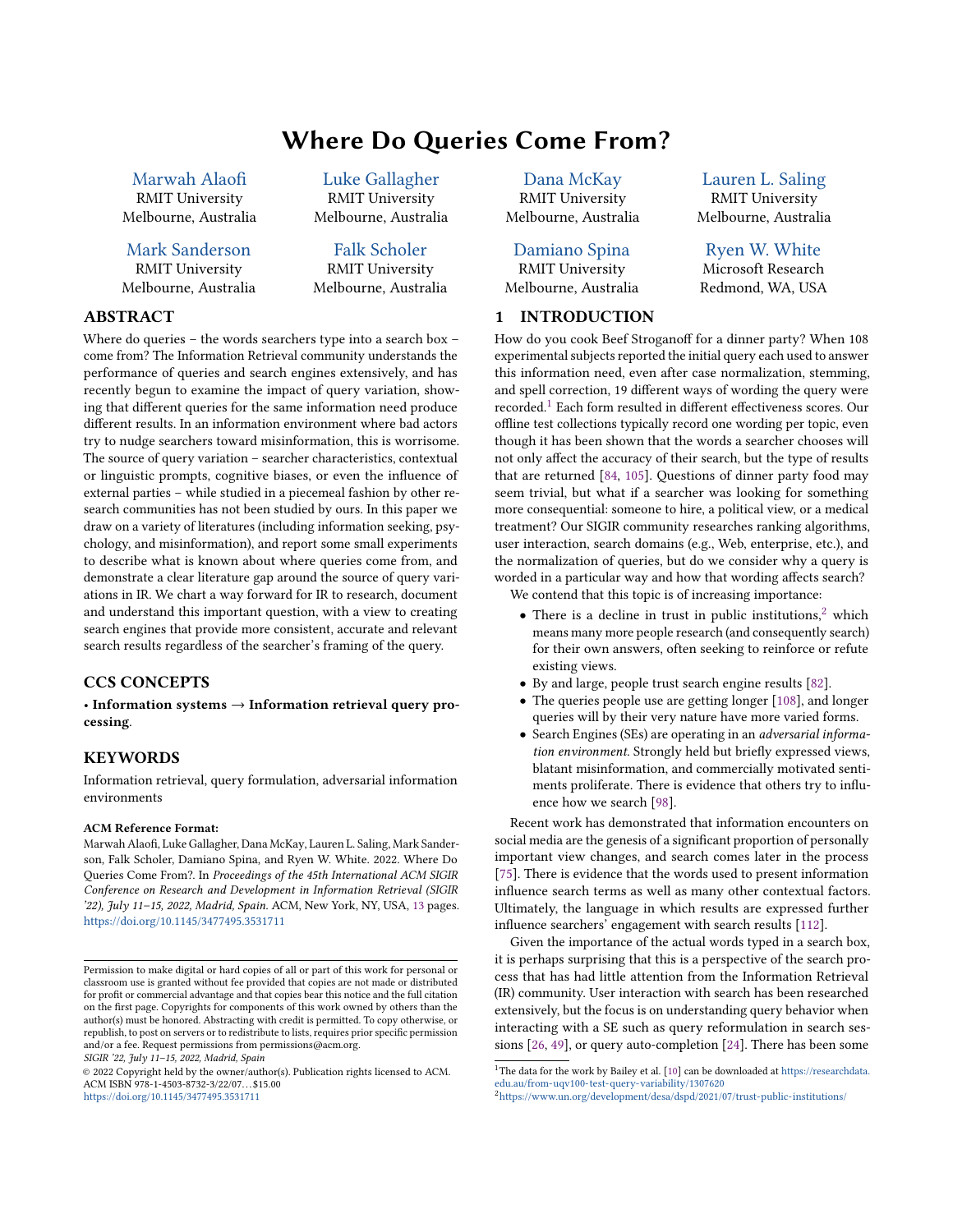which information seekers formulate queries, as well. This remains an open question, though, and one worthy of investigation.

Perhaps the model with the most to say on query formulation is Belkin et al.'s ASK model [15]. This model tracks information seeker needs from the moment they recognize an anomaly in their state of knowledge, until that anomaly is resolved. It notes that one of the core problems of IR is to 'represent what a user doesn't know'. That paper also notes that there is no 'real or true representation of knowledge' in IR, but that there are a range of representations of knowledge – including that of document authors and that of information seekers, which may not be the same [14]. It is again surprising, then, that they do not suggest uncovering how people arrive at the particular representation of knowledge or anomaly that they issue to a system, instead focusing on generating a dialogue between system and user where the representation of this gap might be collaboratively generated.

It is clear, then, that the issue of how queries are formed has been at least considered in IR for over 30 years. In a time where information intermediaries are decisively a relic of the past, though, how people choose the actual words they type into a SE (or issue to a spoken conversational system) is a question overdue for consideration. All of the models presented here rely on repeated interactions between user and system, and the opportunity to browse, see results that were not searched for, and expand information horizons as part of the information seeking process. With these capabilities, the exact search terms an information seeker types in for their first query need not be a complete limit on the types of material that will answer their question. This is not the reality of modern search, though, which is conducted on a SE which focuses on relevance, and where information seekers typically examine few results [92]. The search terms entered, then, are more important than ever. It is for this reason that there have been calls for information interfaces generally [74], and search tools specifically, that present diverse results, or results from diverse viewpoints [46]. While these approaches may be a partial solution, understanding how people arrive at the query they select will allow us to both improve on these approaches, and better understand when they are necessary.

#### 5.1 Potential research contributions

The information seeking models presented here are the basis for much of our understanding of how people go about understanding their need to find information, and then finding it. While the relevance of these models has been questioned (given when they were developed), sometimes research into ongoing validity concludes that the model is still valid, as happened for Kuhlthau et al.'s model in 2008 [62]. In other cases, the models have been expanded to include new behaviors or to model previously unexplored parts of the information seeking process, as Meho and Tibbo did with Ellis' model [76]. In this paper, we are calling for the latter: a reimagining of the models, with a clearer focus on the specifics of query formulation. This re-imagining must be based in empirical research, both large and small scale, qualitative and quantitative. We argue that it is vitally important, in an age where information is so widely weaponized, to understand what elements of the preceding and subsequent stages of each of the major models play a role in the words that are typed into a search box, and whether there

are any other features we can systematize in this way. Creating a model of query formulation specifically would serve not just IR researchers and practitioners, but also information scientists, social scientists, practicing librarians developing information literacy who could improve querying skills [87], and those developing policies and frameworks about issues including information interfaces [46], algorithmic bias [8], and misinformation [29].

## 6 CONTEXT AND COGNITION

The existence of query variations in the context of similarly described information needs shows us that factors other than the information need are at play when searchers generate queries. What are those factors, though, how do they relate to one another? In this section we address some of the potential factors that may be in play in query formulation, thus driving some of the variability identified by IR researchers. We review some of the library and information science research that has examined query formulation in the context of these factors.

#### 6.1 Context

Contextual, psychological, and demographic factors can drive variability in how users formulate queries [43]. Variation in query formulation can substantially affect search result quality and consequent user satisfaction; however, little research was located that explicitly addresses these factors. Contextual factors including task complexity, topic specialization, and topicality have been investigated [5]. However, other potentially significant contextual factors have not been investigated, such as the nature of the information encounter that drives a searcher's information need, or the agenda that motivates a searcher's query. Key psychological factors that may influence query formulation include an individual's pre-existing knowledge of – and beliefs about – the search topic, cognitive style, personality, and cognitive biases.

Of these, recent research has addressed the role of cognitive biases in information seeking and retrieval [5, 58, 105]. Cognitive biases are systematic errors in thinking that are used to simplify judgments and decision-making but may instead undermine the quality of these processes. In the context of information search, cognitive biases can derail a search process by, for instance, encouraging users to frame queries in a positive rather than negative way, and to accept information that accords with prior beliefs. However, little is known about the role of such biases in formulating the first query posed to a SE. There are also some examples of research addressing predictors of retrieval effectiveness, but not query formulation. For instance, Ford et al. [43] found that high retrieval effectiveness was predicted by male gender, high self-efficacy, low topic complexity, and an image-based cognitive style. Demographic factors including age, gender, and political orientation are also likely to impact on query formulation but no research was located that has explicitly addressed this.

Other contextual factors that may affect searcher and SE performance include the input method for the search, e.g., conversational queries are likely to differ from typed queries, and queries typed on a mobile phone from those typed on a keyboard. Similarly, engagement with results is likely to be different based on device, but also on the level of attention a searcher is able to give their task.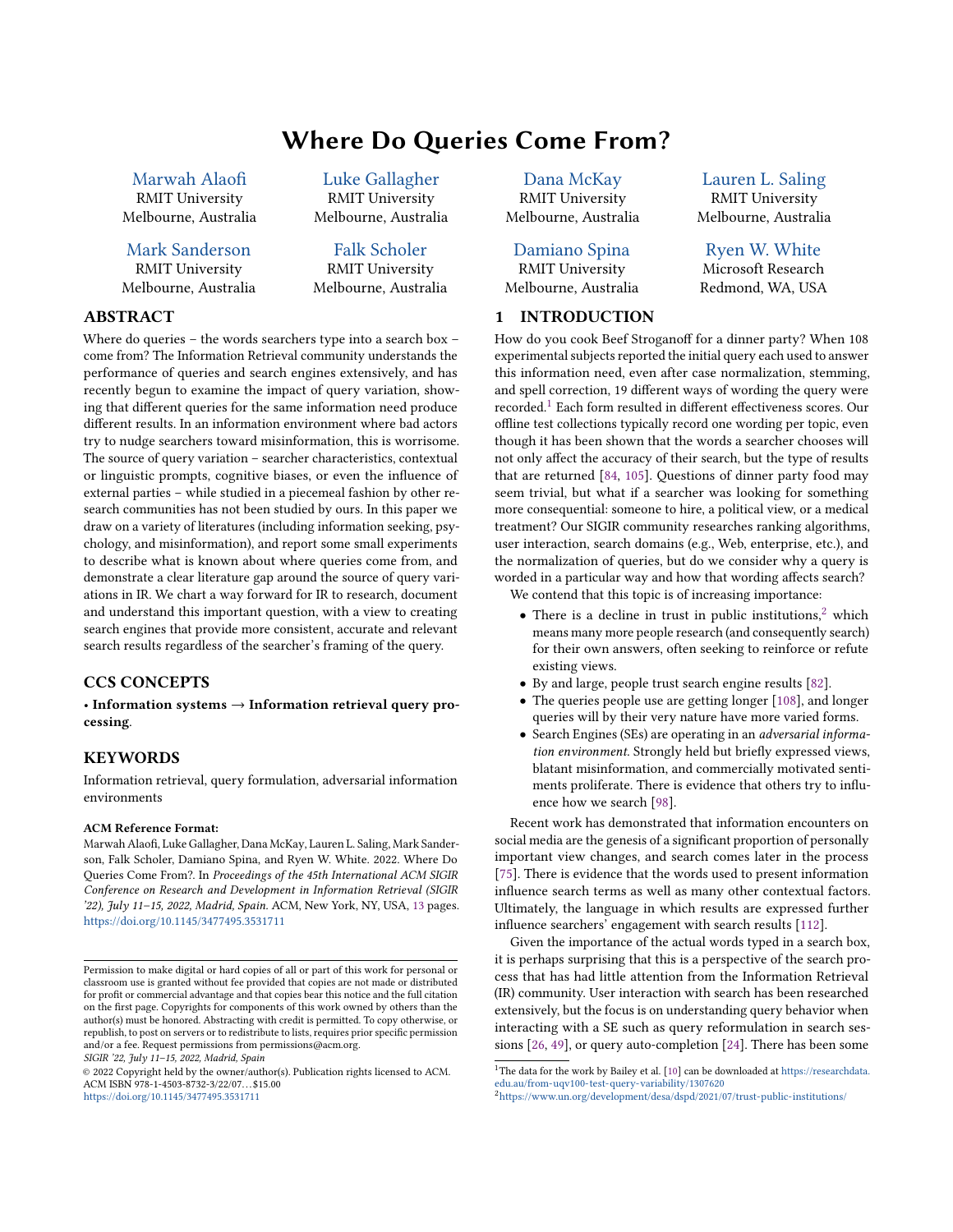Searchers demonstrably perform better when they are focused on their task [110], for example. Understanding how device, input method, and other task factors affect query formulation could improve IR performance dramatically, especially where much of the context is machine detectable.

## 6.2 Functional fixedness

One cognitive bias (largely unexplored in IR) that may play an important role in query formulation is functional fixedness [36], where people are limited to using an object in the way that it is traditionally used. Functional fixedness applies to a range of physical tools and digital tools, from hammers to search systems (it is this phenomenon that is described by the phrase 'to someone with a hammer, everything looks like a nail'). It has been shown to limit human creativity and delay problem solving [1, 20]. Experiments on functional fixedness provide a way to understand an object's psychological structure – the behavioral possibilities and affordances associated with it [113]. Fixedness is not present in young children [44], who have not yet developed mental models of how objects should be used, and may be affected by the nature of previous experience, with one study showing that more variation in prior experiences leads to less fixedness [42].

For SEs, experienced users may consider that they can only be used a certain way and formulate queries accordingly (e.g., as short key phrases with precise terminology [3]). In several studies, novice and experienced searchers have been shown to exhibit significant differences in their search behavior and search outcomes, including in the formulation of queries [3], usage of search tactics [47], and overall task performance [64].

#### 6.3 Language and cognition

When considering language, it is important to ask 'what is a question?'. When MacKay asked this in the 1960s [70], he concluded that a question had to have an 'organizing function', i.e., a way of expressing either what the searcher does not understand (indicatively meaningful), or have meaningful outcomes that change dependent on the answer (interrogatively meaningful). Both question types are important, but those that are indicatively meaningful but do not match the facts in the world – for example, 'where does the sun go at night? The sun doesn't go anywhere, it's the earth that turns'. Both reflect the highest level of confusion on the part of the searcher, and are more likely to be prone to linguistic and conceptual variation. This also means that in this state, the searcher is particularly suggestible, whether by a helpful (though potentially biased) reference librarian [96], or by a malicious information adversary. Early work on cognitive models and information transfer [14] note that when people try to answer questions using a system, the system acts as an intermediary between the questioner and the authors of texts that may answer the question, and this has implications for language – on the part of both system and searcher – and trust in the intermediary that are under explored.

As noted above, queries may vary significantly in the language used by the searcher [7, 13]. Queries may be formulated using natural language, keywords, domain-specific language, and computerbased languages. Search queries may also vary in their valence: in other words, a given query may be posed positively or negatively

[65]. For instance, "are vaccines safe?" is likely to deliver very different results to "are vaccines dangerous?" Contextual or individual factors may tacitly or explicitly influence both the valence and language of a query. At times users may consciously choose one query form over another in order to obtain particular results. At other times, query variation is accidental. Users are typically not aware that the system is highly sensitive to even slight variations in query formulation. For example, White and Hassan [106] showed that the presence of specific query terms – e.g., "help" (more likely to match pages affirming the effectiveness of a treatment), "can" (denoting possibility), "cure" (often matching spurious content) – reduces search result accuracy.

The review by Wacholder [103] on query formulation argues for more study of the cognitive and linguistic aspects of query formulation, and of the contexts in which query formulation may occur. Wacholder describes the difficulty in studying cognition as a significant bottleneck. Some of the linguistic literature, such as the importance of vocabulary and syntax, has been summarized by Wacholder [103], who points to work by (e.g.) Vakkari et al. [99], noting that vocabulary is a major problem when people are searching outside their domain of expertise. Studies of multilingual searchers also note that searchers may struggle when searching in a second (or third) language [93]. Taken together, these elements suggest that people unfamiliar with a topic may be more inclined to use readily available search terms, such as words in a piece of encountered information – but we do not know this for sure. Finally, the context in which people are searching – e.g., what prompted an information need, the physical environment in which they are searching, the device they are using, and their time, needs and preferences – are all pointed to by Wacholder as important (echoing Wilson's model [109]), but understudied.

#### 6.4 Potential research contributions

The research survey here shows that queries may vary along a number of dimensions, including linguistic, contextual, and cognitive. While Wacholder proposed a basic model of query formulation, there are still many unanswered questions: how does an information seeker move from an 'anomalous state of knowledge' [15] to typing in a query? What factors in the search influence that process, and are they open to abuse by bad actors promoting misinformation? Most importantly, can we correct for any of this influence? These questions appear un- or under-examined in the IR literature.

One way we might address these questions is to isolate some of these factors by controlling the information encounter, and resulting information need. Examining the queries produced in different cognitive, contextual and linguistic situations may show us consistent variations between groups, and thus tell us something about the role of these non-information factors in where queries come from. Query variation will be documented as a function of individual differences (including demographic and psychological factors) as well as contextual factors (time of day, pre-existing knowledge and beliefs about the topic, etc.). Controlling for the search aim and information encounter will enable identification of determinants of variation in the way that queries are formulated. Further tweaks to this research could involve the use of eyetrackers to understand how people engage with different types or elements of information,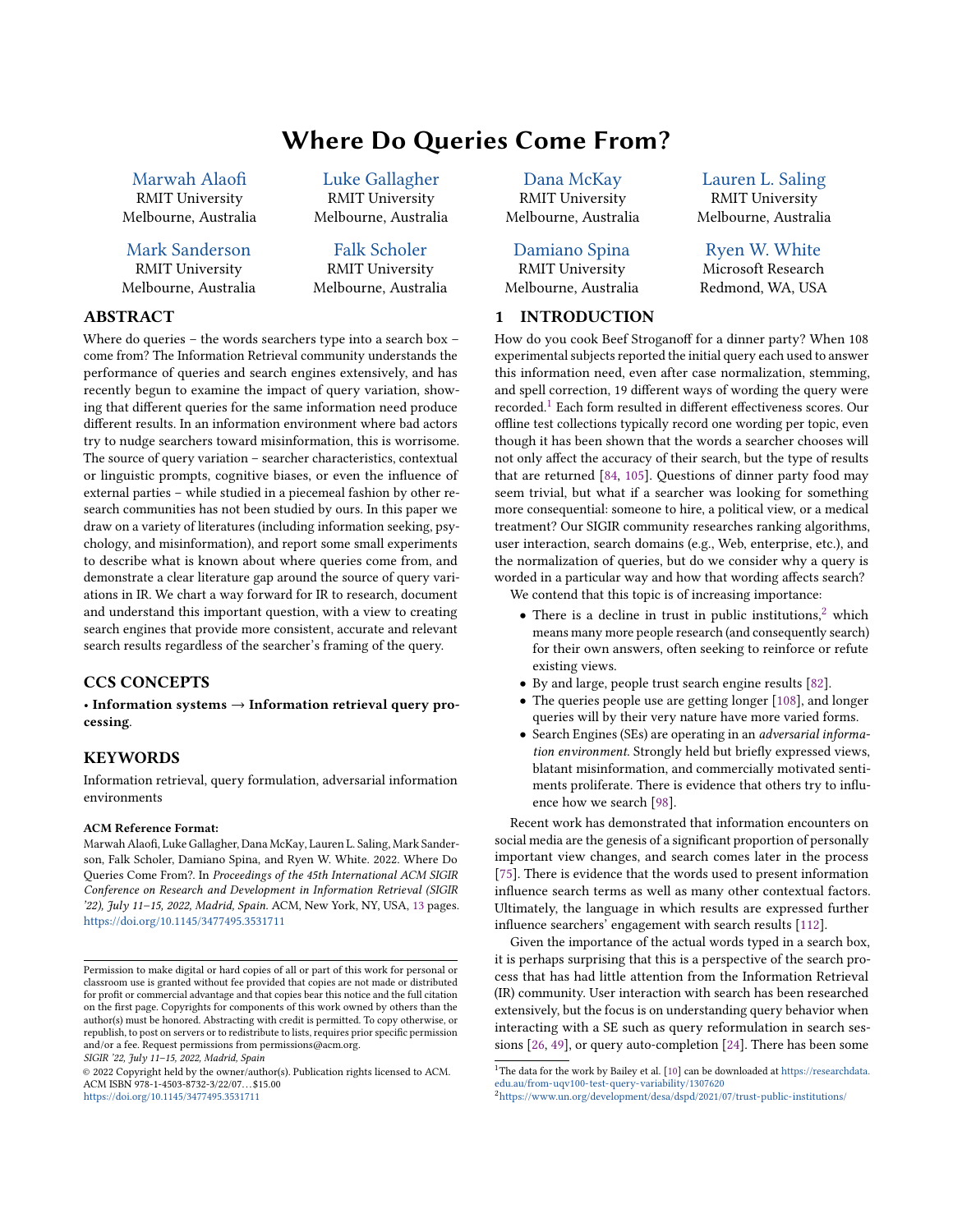and relating the ways people scan information to the queries they ultimately construct.

Once we have an understanding of the factors that affect formulation, variation in search results as a function of different query formulations will be measured in order to distinguish innocuous variation from variation that produces misleading results. Reducing system sensitivity to slight changes in query formulation will maximize a user's search experience and agency by more reliably producing high quality search results.

Finally, learning from the query formulation strategies of search experts to benefit everyone has long been argued for [107]. However, given the presence of functional fixedness, there may be cases where novice searchers, unconstrained by past experiences (i.e., little or no fixedness) with SEs may formulate more effective search queries than seasoned experts. If those queries or query classes can be reliably identified algorithmically, one might up-weight the querying activity of these novices when training algorithms to, say, generate query suggestions or query auto-completions for matching queries; more study on this is required. Given the effects of the number of pre-utilization functions [42] (i.e., how many prior uses a person has for an object), the nature of people's longitudinal search behavior may also contribute to the extent of functional fixedness that they experience. Repetition of queries over time has been found to be common [97] and searchers with a low variance in their historical queries may be more susceptible to fixedness effects and require support to help overcome it.

Understanding the contextual, linguistic, and cognitive factors that affect query formulation will give us new understanding of the issues described in the next section.

#### 7 QUERY (RE)FORMULATION

There is some existing research on how queries are formed. Some of this work comes from the library science domain, and is based on asking searchers what query they would generate given an information need scenario (this research is summarized in [103]). We already know that people are less invested in artificially constructed information than they are in their own information needs [54], so these studies, while interesting, offer limited insight into the true query formulation experience. We can supplement this understanding by examining query logs, understanding query elicitation, and looking at query reformulation.

#### 7.1 Examination of query logs

One approach to understanding the queries information seekers generate is through transaction logs, though these logs of course cannot reveal searcher intention, nor searcher experience. Many log studies show that information seekers typically type in short, generic queries the majority of the time [63, 92]. This has usually been attributed to poor search skills, but more recent work demonstrating that searchers change their behavior in response to the underlying SE – even where the interface remains the same – suggest that this might be an economical, rather than a naïve strategy [73]. This study approach, while it reveals a little about query formation, does so without an understanding of the information needs of the searchers studied – only the representation they make of them. The challenge with query log studies is that they usually use

a click graph to find equivalences in queries. Documents that are both retrieved and clicked on by users are assumed to be a means of identifying queries in common. Apart from one exception we are aware of [67], this largely unstudied topic would offer valuable examination in the context of query variability. One could examine if using a click graph is reliable enough to characterize the extensive variability of searchers, and the consequent impact on retrieval effectiveness. Such a study would need to combine both query log data and sets of query variations generated by other means.

### 7.2 Query elicitation from auto-completion

Query Auto-Completion (QAC) is one of the mechanisms SEs provide to assist users in formulating their queries [24, 35, 60]. As soon as a user starts typing into the query box, the QAC component suggests possible ways of completing the query. QAC aims to save time and effort (e.g., keystrokes) to the user by efficiently suggesting queries from a large set of query logs.

QAC relies on a number of features coded in query logs created by previous users' interactions [52]. These signals include: query frequency [12]; performance prediction [69]; query reformulations [53]; click-through features [25]; and context-aware features such as time [90], location [89], or spoken conversations [102].

A known side-effect of QAC is that this process can reinforce stereotypes and unintended biases present in query logs [56, 79, 81]. In the worst case, this can create harm or discrimination. But it may also lead to drift from the initial intent the user had: the queries suggested by QAC are a direct prompt of how to instantiate an information need [72]. Another side-effect of QAC is that it converges to less variation in the queries submitted to the SE, narrowing the query space: as users are more likely to use one of the suggested queries – already existing in the query logs – they are less likely to create a new query variation. This also impacts on the retrievability of documents [6], as new query variations may lead to the retrieval of documents that have not been retrieved before. Our experiments in Section 4.1 corroborate the latter (see Figure 2).

#### 7.3 Query elicitation from librarians

That queries are a representation of something we do not know [15], and are difficult to generate [21, 94], has been seen in a range of works from IR and LIS. Early work suggested this problem might be addressed by systems interacting with information seekers to understand their information needs [15, 30, 80]. To this end, there were many studies of reference interviews to understand 'query elicitation' – the process of a reference librarian asking questions to understand how to best encode an information need as a search [30, 80]. The predominant findings of these studies are that information seekers initially specify what they need very loosely, and that a conversation with a reference librarian can increase the specificity of needs such as the topic of the search, acceptable sources for an answer, or how recent results must be. Of course, the biases of the intermediary in this situation become an additional layer over the query that is ultimately generated, potentially changing the information that users access [96].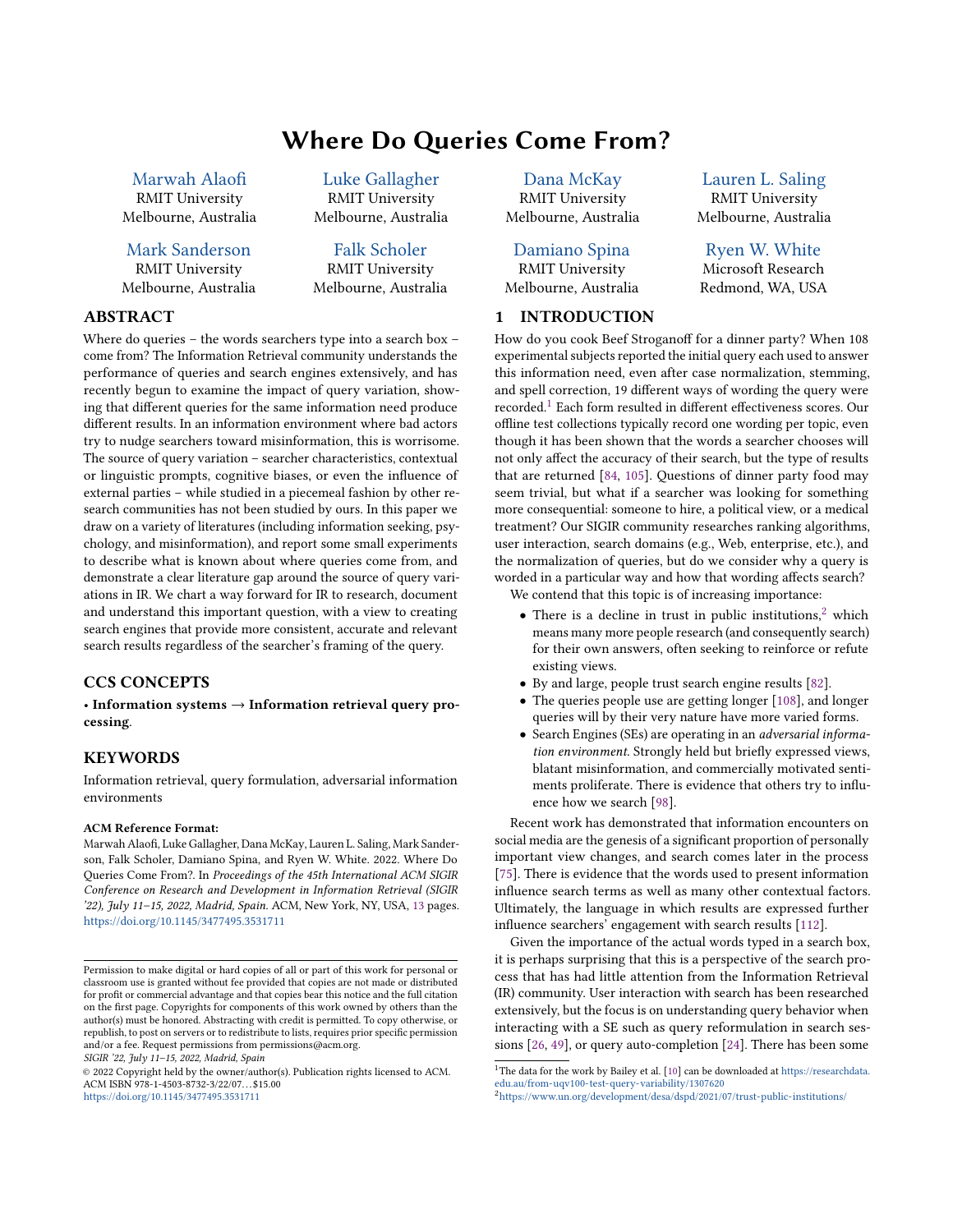## 7.4 Reformulation

A common search experience is one composed of a series of interactions with a SE, involving a session of query reformulations (w.r.t. a single information need) [49, 55]. Query log analysis has repeatedly shown that a significant fraction of users reformulate their initial query [83, 92]. Reformulated queries are unlike initial queries, however: by constructing an initial query searchers have surmounted one of the greatest difficulties in search (describing something they do not have [21]). The search results then give searchers new knowledge, both in terms of the vocabulary they might use and the type of results they might get.

Searchers' frequent query reformulation prompted research efforts such as the TREC Session Track [55] which helped to identify some of the inherent limitations (and unresolved system challenges [31, §5.3.2]) of the single query test collection view.

Query reformulation has been extensively investigated in many forms including user behavior analysis [28, 37, 50], models of cognition [59] and predictive models for various information prompting strategies such as query suggestion [91], query intent prediction [4, 27], query understanding [26], and more recently proactive reformulation [88]. It reflects a shift in cognition as user interaction unfolds, whereby the underlying information need is refined in order to elicit a different (but related) system response.

The way in which users reformulate their queries is an integral aspect of many query reformulation studies. Reformulations are often characterized by syntactical changes (e.g., word retention and removal) and/or intentional changes (e.g., specification and generalization). Huang and Efthimiadis [48] analyzed query logs and prior work to synthesize a taxonomy of transformation strategies. Their proposed strategies are mainly based on syntactical changes such as word reordering, removal, and use of abbreviations/acronyms. The authors evaluate the different reformulations using interaction metrics derived from click data and identify which reformulations are more effective (i.e., likely to cause clicks, given useful and not useful result sets).

Session-level factors such as task type, previous queries and user preferences and cognition styles have shown a potential effect on query reformulations. In a controlled lab experiment, Liu et al. [68] observed a significant effect of task type and objective, and subjective difficulty, on reformulation behavior. No statistical difference was observed between reformulation strategies and the cognitive abilities of participants. In another study, Kinley et al. [59] showed that users' query reformulation behavior is affected by their cognitive styles. For example, analytic users are more likely to add, remove and replace terms in query reformulations, compared to wholist users (i.e., users who retain an overall view of information) who tend to compose new reformulated queries. Jiang and Ni [51] investigated the factors that influence word changes in query reformulations. Their findings suggest that task and user characteristics may not directly affect users' decisions on word changes, but their previous queries may do. For example, users are less likely to remove a word that appeared frequently in previous queries.

While the literature has thoroughly studied different query reformulation strategies, factors influencing their use and their impact on the user's overall search experience, only a limited body of

research has investigated the effect of modern SEs on query reformulations. Most of the available work has focused on studying the effect of SERP snippets and landing pages [37, 38, 91]. The question of how other SERP components such as direct answers, suggested searches and related entities influence user reformulation decisions remain under-investigated.

Sloan et al. [91] observed similarity between reformulated queries and the preceding query's clicked snippets and pages. Similar findings were observed by Eickhoff et al. [38]. In a follow-up eye-gaze tracking study, Eickhoff et al. [37] found that though 43% of all added query terms have occurred in previously visited SERPs and pages, the number of the added terms users actually paid attention to is much lower (21%). Chen et al. [28] attempted to understand fine-grained reformulation behaviors in the context of modern SEs. They examined the utility of reformulation entries such as the search input box, suggested queries, related entities and hot queries. Their findings showed that most reformulations are submitted using the input box (83.64%) and hot queries (10.95%) with a low utilization of other reformulation entries over session iterations. As an attempt to identify the inspiration source for each reformulation, users were asked to specify the source as being a landing page, snippets or other SERP components. Their findings suggest that 58.73% of reformulations were adopted from neither, with other SERP components contributing to 17.19% of the submitted reformulations, followed by landing pages (12.88%), and snippets (11.12%).

Though Chen et al. [28] initiated an interesting line of research, the explicit nature of their data collection, which relies on usersupplied input given within a 2-day window, may not precisely capture the source of inspiration for query reformulations. Users may find it difficult to articulate the source of their reformulations particularly as more time passes. Query reformulation is also a complex process and requires information synthesis, which may not be reflected at the term level, which is the the main signal being captured in existing work. More signals – explicit and implicit – could be utilized to gain better insights into the source of reformulations in the context of modern SEs.

#### 7.5 Potential research contributions

Studies of query logs, query elicitation, and query reformulation can offer us some information about where queries come from, but each approach has its limitations.

The challenge with query log studies is that they usually use a click graph to find equivalences in queries. Documents that are both retrieved and clicked on by users are assumed to be a means of identifying queries in common. Apart from one exception we are aware of [67], this largely understudied topic would offer valuable examination of query variability. One could examine whether using a click graph is reliable enough to characterize the extensive variability of searchers, and the consequent impact on retrieval effectiveness. Such a study would need to combine both query log data and sets of query variations generated by other means.

It might be tempting to consider QAC as the solution to varying result quality caused by the query variation identified by the research detailed above. However, the experiments on commercial SEs suggest that the breadth of variation that searches are displaying goes beyond the normalization that QAC provides. The completion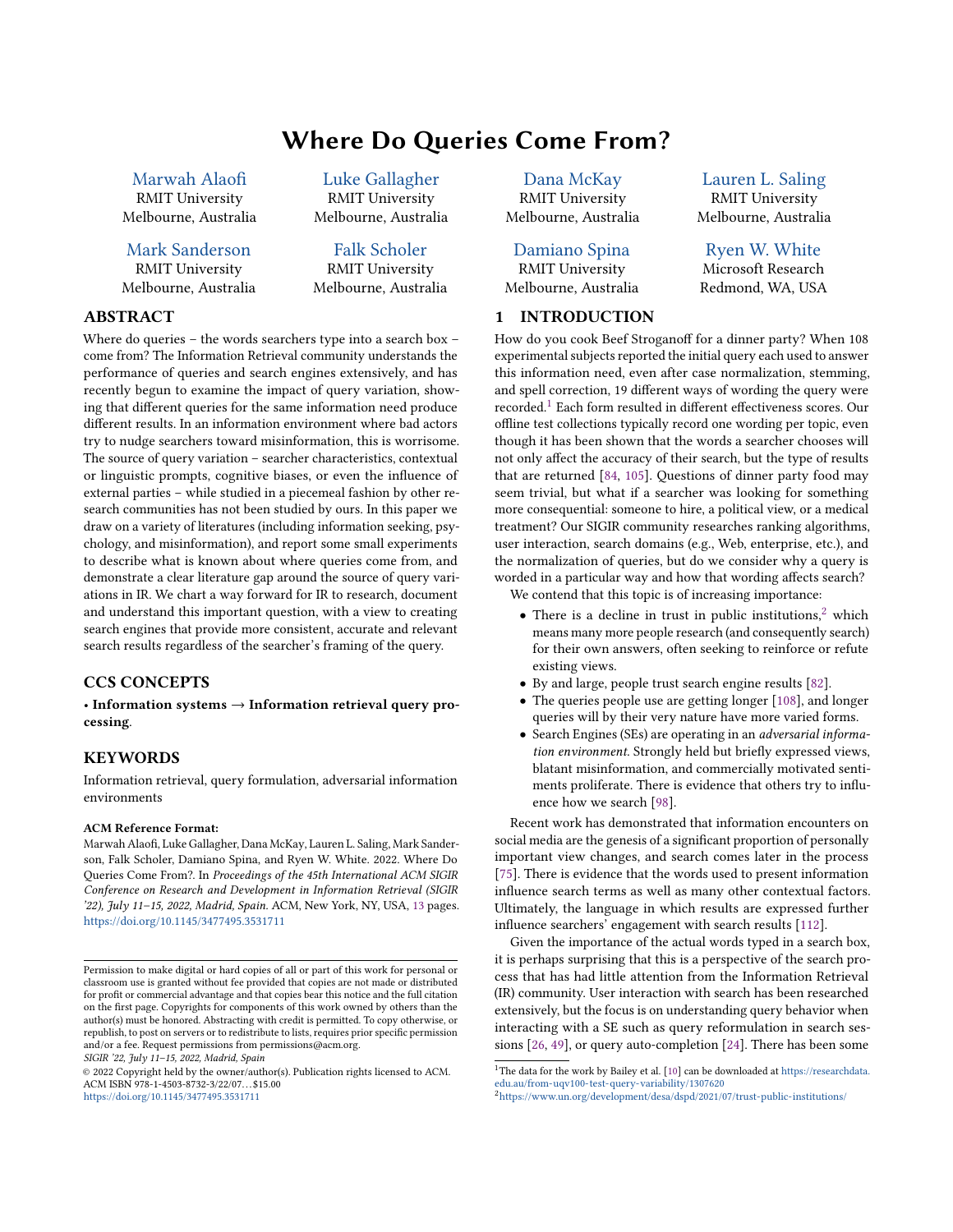often uses query logs as a means of identifying the types of query variations that could be harmonized in the completion. As detailed earlier, it is not clear that query logs are a sufficient record capable of capturing the broad variability that searches appear to be displaying. A means of better identifying query variations will be required, and then that extensive variation fed into QAC systems.

Besides QAC and query reformulation, there are other mechanisms to support the formulation of information needs. For instance, asking clarifying questions [2, 114], query rewriting for conversational search [77, 100], or auto-completion of voice queries [95].

The study of reformulation is the study of queries during a session. One line of research is to investigate whether within-session query changes reflect the same characteristics as query variability from distinct users for the same information need, and whether the interactions and information encounters or prompts that take place have similar or different influence on a users next interaction.

Query variability and session variability may have commonalities, so it would be interesting to explore whether session variability can help to inform us of the more general query variability. A crowd sourced session variability dataset may help to better understand some of these questions. Pairwise reformulation judgments could be a data driven way to reveal new patterns that extend the work of Penha et al. [84]. Further understanding of whether different patterns exist in different domains – for example, legal and medical search, where the cost of being misinformed is greater than a casual ad hoc query – is also important.

Each of these types of study, though, give us only part of the picture of how individual users with their own information needs form queries. We have some insight, but we still do not know, for example, the ways in which distraction and reformulation interact to result in the particular query a searcher will issue in response to an information need. This type of holistic understanding would allow us to design SEs to support searchers in meeting their actual information needs, and in preventing the worst damage caused by searches returning (and searchers using) misinformation.

#### 8 WHERE NEXT?

The intention of this paper is to establish the following problem: we do not have a comprehensive picture of how searchers select the terms they type into a search box. We know that there are likely to be cognitive, linguistic, informational, and contextual factors at work in this process, but how they fit together remains unclear.

We can see traces of the impact of all of these factors in research on formulation conducted in library science, in query reformulation studies, and in studies of query elicitation. The largest traces seen in IR, though, are in the emerging stream of work on query variation: we now know that searchers will generate a wide range of variations for a single stated information need, and that those variations affect what is returned by search systems. In an adversarial information environment, it is a matter of urgency to ensure search systems cope with query variations that have been 'nudged' toward misinformation by bad actors. It is also important to ensure SEs are performing equitably: that searchers are getting equally useful results regardless of factors such as race or gender.

Understanding how these various factors fit together will require a mixed-methods approach of qualitative and quantitative work to narrow down the impact of various personal and environmental factors, and generate new models of query formulation. This will require information scientists, psychologists, human-computer interaction researchers, and IR specialists to work together, as Fidel has called for [41]. For the IR community, the ultimate goal will be to generate test collections reflecting the query variability we know exists, but with an understanding of how that variability comes to be, so that search systems can respond to underlying problems.

The generation of such test collections will result in further interesting challenges for the IR community: it cannot be ignored that adding a substantial number of query variations for each topic in a test collection will increase the amount of work required in generating the relevance judgments for that collection. Means of alleviating that work is itself a source of research opportunity [78]. Query variations could be formed through generative methods, such as those examined recently by Penha et al. [84].

With such collections in place, a range of studies can be conducted. Different query normalization techniques beyond current stemming or QAC approaches could be tested under a much wider set of variations. One could understand from the variant data which are the more or less popular variations that are tried, studying the relationship between popularity and effectiveness. With a rich collection of query variations included in test collections, there is also the potential for retrieval algorithms to identify the most successful variations and then harmonize the results with poorer variations, so that less well-formulated query variations can be rewarded with results from the most effective variation.

## 9 CONCLUSIONS

This perspectives paper has outlined a new challenge to the IR community: Where do queries come from?

New areas of IR research often arise from new types of document collections or algorithms. While various aspects of this question have been investigated, many of these are under-studied, and there is no overall understanding or framework of how users ultimately come up with the precise query that they choose to submit to a search system. We have outlined a range of different research perspectives, and identified distinct means by which this topic can be studied in future.

Potential research directions were outlined to identify approaches from the qualitative (e.g., psychological studies involving user experiments in a range of different contexts involving a broad range of individuals) as well as quantitative (e.g. large-scale algorithmic examinations of query logs, as well as retrieval algorithms) perspectives, all with the goal of improving retrieval effectiveness.

It is our hope that this perspectives paper spurs the community into examining this topic more extensively. The history of IR research has shown significant gains in improvement of search systems by starting with the query. Imagine how much further we could go if we understood the ways in which that query was created. This will require a new stream of research, one that begins with an Anomalous State of Knowledge and ends with a query.

## ACKNOWLEDGMENTS

This work is partially supported by the Australian Research Council (CE200100005, DE200100064, DP190101113).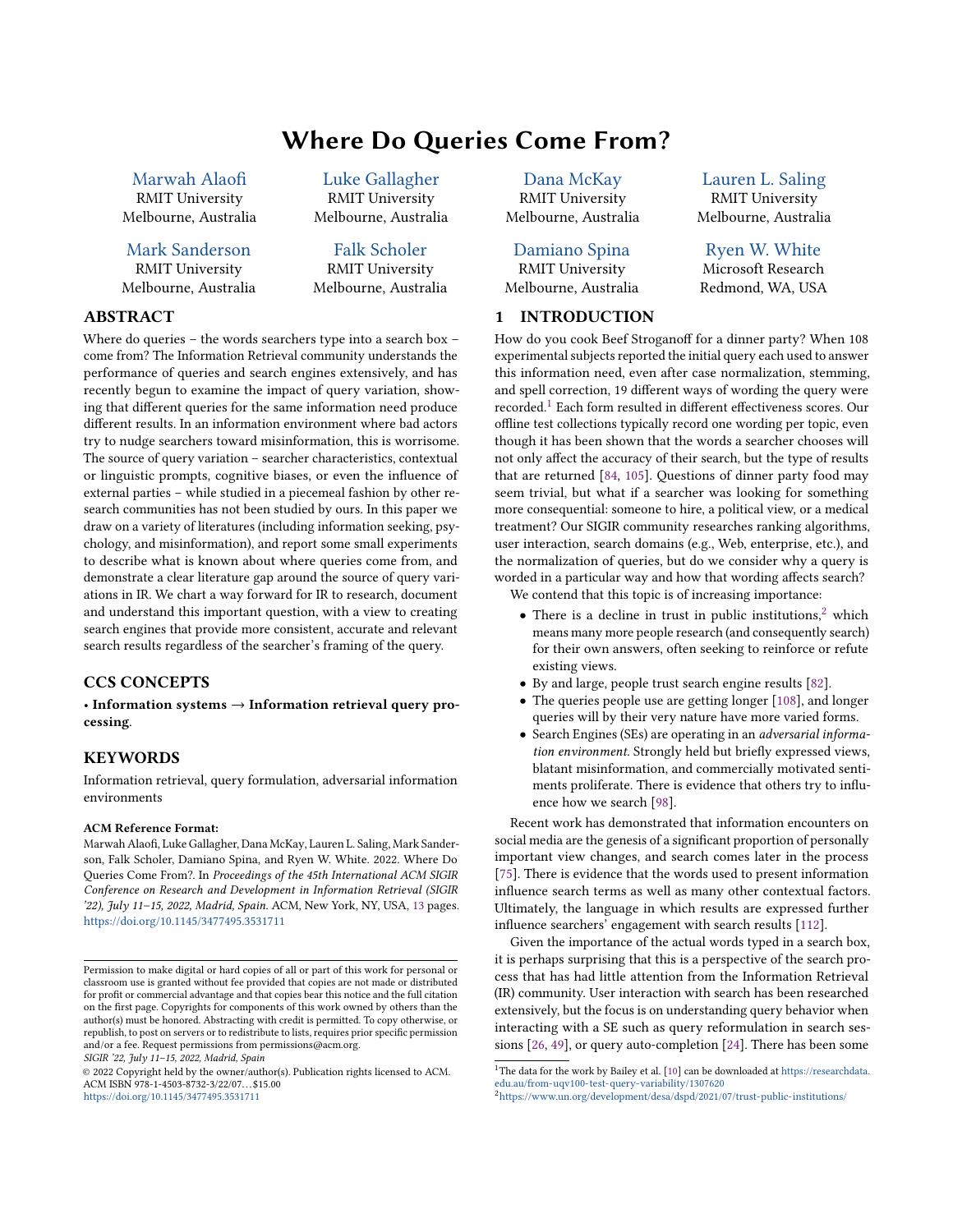#### **REFERENCES**

- [1] Robert E Adamson. 1952. Functional fixedness as related to problem solving: A repetition of three experiments. Journal of Experimental Psychology 44, 4 (1952), 288. <https://doi.org/10.1037/h0062487>
- [2] Mohammad Aliannejadi, Hamed Zamani, Fabio Crestani, and W. Bruce Croft. 2019. Asking clarifying questions in open-domain information-seeking conversations. In Proceedings of the 42nd International ACM SIGIR Conference on Research and Development in Information Retrieval. 475–484. [https://doi.org/10.](https://doi.org/10.1145/3331184.3331265) [1145/3331184.3331265](https://doi.org/10.1145/3331184.3331265)
- [3] Anne Aula. 2003. Query formulation in web information search. In Proceedings of the International Conference WWW/Internet. 403–410.
- [4] Ahmed Hassan Awadallah, Ryen W. White, Patrick Pantel, Susan T. Dumais, and Yi-Min Wang. 2014. Supporting complex search tasks. In Proceedings of the 23rd ACM CIKM International Conference on Information and Knowledge Management. 829–838. <https://doi.org/10.1145/2661829.2661912>
- [5] Leif Azzopardi. 2021. Cognitive biases in search: A review and reflection of cognitive biases in information retrieval. In Proceedings of the 2021 ACM SIGIR CHIIR Conference on Human Information Interaction and Retrieval. 27–37. [https:](https://doi.org/10.1145/3406522.3446023) [//doi.org/10.1145/3406522.3446023](https://doi.org/10.1145/3406522.3446023)
- [6] Leif Azzopardi and Vishwa Vinay. 2008. Retrievability: An evaluation measure for higher order information access tasks. In Proceedings of the 17th ACM CIKM Conference on Information and Knowledge Management. 561–570. [https://doi.](https://doi.org/10.1145/1458082.1458157) [org/10.1145/1458082.1458157](https://doi.org/10.1145/1458082.1458157)
- [7] Judith L. Bader and Mary Frances Theofanos. 2003. Searching for cancer information on the internet: Analyzing natural language search queries. Journal of Medical Internet Research 5, 4 (2003), e31. <https://doi.org/10.2196/jmir.5.4.e31>
- Ricardo Baeza-Yates. 2018. Bias on the web. Commun. ACM 61, 6 (May 2018), 54–61. <https://doi.org/10.1145/3209581>
- [9] Peter Bailey, Alistair Moffat, Falk Scholer, and Paul Thomas. 2015. User variability and IR system evaluation. In Proceedings of the 38th International ACM SIGIR Conference on Research and Development in Information Retrieval. 625–634. <https://doi.org/10.1145/2766462.2767728>
- [10] Peter Bailey, Alistair Moffat, Falk Scholer, and Paul Thomas. 2016. UQV100: A test collection with query variability. In Proceedings of the 39th International ACM SIGIR Conference on Research and Development in Information Retrieval. 725–728. <https://doi.org/10.1145/2911451.2914671>
- [11] Peter Bailey, Alistair Moffat, Falk Scholer, and Paul Thomas. 2017. Retrieval consistency in the presence of query variations. In Proceedings of the 40th International ACM SIGIR Conference on Research and Development in Information Retrieval. 395–404. <https://doi.org/10.1145/3077136.3080839>
- [12] Ziv Bar-Yossef and Naama Kraus. 2011. Context-sensitive query auto-completion. In Proceedings of the 20th International Conference on World Wide Web. 107–116. <https://doi.org/10.1145/1963405.1963424>
- [13] Cory Barr, Rosie Jones, and Moira Regelson. 2008. The linguistic structure of English web-search queries. In Proceedings of the 2008 Conference on Empirical Methods in Natural Language Processing. 1021–1030. [https://aclanthology.org/](https://aclanthology.org/D08-1107) [D08-1107](https://aclanthology.org/D08-1107)
- [14] Nicholas J. Belkin. 1984. Cognitive models and information transfer. Social Science Information Studies 4, 2 (1984), 111–129. [https://doi.org/10.1016/0143-](https://doi.org/10.1016/0143-6236(84)90070-X) [6236\(84\)90070-X](https://doi.org/10.1016/0143-6236(84)90070-X)
- [15] Nicholas J. Belkin, Robert N. Oddy, and Helen M. Brooks. 1982. Ask for information retrieval: Part I. Background and theory. Journal of Documentation 38, 2 (1982), 61–71. <https://doi.org/10.1108/eb026722>
- [16] Rodger Benham and J. Shane Culpepper. 2017. Risk-reward trade-offs in rank fusion. In Proceedings of the 22nd Australasian Document Computing Symposium. Article 1, 8 pages. <https://doi.org/10.1145/3166072.3166084>
- [17] Rodger Benham, J. Shane Culpepper, Luke Gallagher, Xiaolu Lu, and Joel Mackenzie. 2018. Towards efficient and effective query variant generation. In Proceedings of the First Biennial Conference on Design of Experimental Search and Information Retrieval Systems. 62–67. <http://ceur-ws.org/Vol-2167/paper4.pdf>
- [18] Rodger Benham, Luke Gallagher, Joel Mackenzie, Tadele Tedla Damessie, Ruey-Cheng Chen, Falk Scholer, Alistair Moffat, and J. Shane Culpepper. 2017. RMIT at the 2017 TREC Core track. In Proceedings of the 26th Text REtrieval Conference. <https://trec.nist.gov/pubs/trec26/papers/RMIT-CC.pdf>
- [19] Rodger Benham, Joel Mackenzie, Alistair Moffat, and J. Shane Culpepper. 2019. Boosting search performance using query variations. ACM Transactions on Information Systems 37, 4 (2019), 41:1–41:25. <https://doi.org/10.1145/3345001>
- [20] Herbert G Birch and Herbert S Rabinowitz. 1951. The negative effect of previous experience on productive thinking. Journal of Experimental Psychology 41, 2 (1951), 121. <https://doi.org/10.1037/h0062635>
- [21] Christine L. Borgman. 1996. Why are online catalogs still hard to use? *Journal* of the American Society for Information Science 47, 7 (1996), 493–503.
- [22] Timo Breuer, Norbert Fuhr, and Philipp Schaer. 2022. Validating simulations of user query variants. In Proceedings of the 44th European Conference on Information Retrieval Research. 80–94. [https://doi.org/10.1007/978-3-030-99736-6\\_6](https://doi.org/10.1007/978-3-030-99736-6_6)
- [23] Chris Buckley and Janet A. Walz. 1999. The TREC-8 Query track. In Proceedings of the 8th Text REtrieval Conference. [http://trec.nist.gov/pubs/trec8/papers/](http://trec.nist.gov/pubs/trec8/papers/qtrack.pdf) [qtrack.pdf](http://trec.nist.gov/pubs/trec8/papers/qtrack.pdf)
- [24] Fei Cai and Maarten de Rijke. 2016. A survey of query auto completion in information retrieval. Foundations and Trends in Information Retrieval 10, 4 (Sep 2016), 273–363. <https://doi.org/10.1561/1500000055>
- [25] Fei Cai, Ridho Reinanda, and Maarten De Rijke. 2016. Diversifying query autocompletion. ACM Transactions on Information Systems 34, 4, Article 25 (Jun 2016). <https://doi.org/10.1145/2910579>
- [26] Yi Chang and Hongbo Deng. 2020. Query Understanding for Search Engines. Springer. <https://doi.org/10.1007/978-3-030-58334-7>
- [27] Jia Chen, Yiqun Liu, Jiaxin Mao, Fan Zhang, Tetsuya Sakai, Weizhi Ma, Min Zhang, and Shaoping Ma. 2021. Incorporating query reformulating behavior into web search evaluation. In Proceedings of the 30th ACM CIKM International Conference on Information and Knowledge Management. 171–180. [https://doi.](https://doi.org/10.1145/3459637.3482438) [org/10.1145/3459637.3482438](https://doi.org/10.1145/3459637.3482438)
- [28] Jia Chen, Jiaxin Mao, Yiqun Liu, Fan Zhang, Min Zhang, and Shaoping Ma. 2021. Towards a better understanding of query reformulation behavior in web search. In Proceedings of The Web Conference 2021. 743–755. [https://doi.org/10.1145/](https://doi.org/10.1145/3442381.3450127) [3442381.3450127](https://doi.org/10.1145/3442381.3450127)
- [29] Charles L. A. Clarke, Saira Rizvi, Mark D. Smucker, Maria Maistro, and Guido Zuccon. 2020. Overview of the TREC 2020 Health Misinformation Track. In Proceedings of the Twenty-Ninth Text REtrieval Conference (NIST Special Publication, Vol. 1266). <https://trec.nist.gov/pubs/trec29/papers/OVERVIEW.HM.pdf>
- [30] Andy Crabtree, Michael B. Twidale, Jon O'Brien, and David M. Nichols. 1997. Talking in the library: Implications for the design of digital libraries. In Proceedings of the 2nd ACM International Conference on Digital Libraries. 221–228. <https://doi.org/10.1145/263690.263824>
- [31] J. Shane Culpepper, Fernando Diaz, and Mark D. Smucker. 2018. Research frontiers in information retrieval: Report from the third strategic workshop on information retrieval in Lorne (SWIRL 2018). SIGIR Forum 52, 1 (2018), 34–90. <https://doi.org/10.1145/3274784.3274788>
- [32] J. Shane Culpepper, Guglielmo Faggioli, Nicola Ferro, and Oren Kurland. 2021. Topic difficulty: Collection and query formulation effects. ACM Transactions on Information Systems 40, 1, Article 19 (Sep 2021). <https://doi.org/10.1145/3470563>
- [33] Zhuyun Dai and Jamie Callan. 2020. Context-aware document term weighting for ad-hoc search. In Proceedings of The Web Conference 2020. 1897–1907. [https:](https://doi.org/10.1145/3366423.3380258) [//doi.org/10.1145/3366423.3380258](https://doi.org/10.1145/3366423.3380258)
- [34] Zhuyun Dai and Jamie Callan. 2020. Context-aware term weighting For first stage passage retrieval. In Proceedings of the 43rd International ACM SIGIR Conference on Research and Development in Information Retrieval. 1533–1536. <https://doi.org/10.1145/3397271.3401204>
- [35] Giovanni Di Santo, Richard McCreadie, Craig Macdonald, and Iadh Ounis. 2015. Comparing approaches for query autocompletion. In Proceedings of the 38th International ACM SIGIR Conference on Research and Development in Information Retrieval. 775–778. <https://doi.org/10.1145/2766462.2767829>
- [36] Karl Duncker and Lynne S Lees. 1945. On problem-solving. Psychological Monographs 58, 5 (1945), i. <https://doi.org/10.1037/h0093599>
- [37] Carsten Eickhoff, Sebastian Dungs, and Vu Tran. 2015. An eye-tracking study of query reformulation. In Proceedings of the 38th International ACM SIGIR Conference on Research and Development in Information Retrieval. 13–22. [https:](https://doi.org/10.1145/2766462.2767703) [//doi.org/10.1145/2766462.2767703](https://doi.org/10.1145/2766462.2767703)
- [38] Carsten Eickhoff, Jaime Teevan, Ryen White, and Susan T. Dumais. 2014. Lessons from the journey: a query log analysis of within-session learning. In Proceedings of the 7th ACM International Conference on Web Search and Data Mining. 223–232. <https://doi.org/10.1145/2556195.2556217>
- [39] David Ellis. 1989. A behavioural model for information retrieval system design. Journal of Information Science 15, 4-5 (1989), 237–247. [https://doi.org/10.1177/](https://doi.org/10.1177/016555158901500406) [016555158901500406](https://doi.org/10.1177/016555158901500406)
- [40] Nicola Ferro, Yubin Kim, and Mark Sanderson. 2019. Using collection shards to study retrieval performance effect sizes. ACM Transactions on Information Systems 37, 3, Article 30 (Mar 2019). <https://doi.org/10.1145/3310364>
- [41] Raya Fidel. 2012. Human Information Interaction: An Ecological Approach to Information Behavior. MIT Press.
- [42] John H Flavell, Allan Cooper, and Robert H Loiselle. 1958. Effect of the number of pre-utilization functions on functional fixedness in problem solving. Psychological Reports 4, 3 (1958), 343–350. <https://doi.org/10.2466/PR0.4.3.343-350>
- [43] Nigel Ford, David Miller, and Nicola Moss. 2001. The role of individual differences in internet searching: An empirical study. Journal of the American Society for Information Science and Technology 52, 12 (2001), 1049–1066. <https://doi.org/10.1002/asi.1165>
- [44] Tim P German and Margaret Anne Defeyter. 2000. Immunity to functional fixedness in young children. Psychonomic Bulletin & Review 7, 4 (2000), 707–712. <https://doi.org/10.3758/bf03213010>
- [45] Michael Golebiewski and danah boyd. 2019. Data voids: Where missing data can easily be exploited. Data & Society (2019).
- [46] Natali Helberger. 2011. Diversity by design. Journal of Information Policy 1, 1 (2011), 441–469. <https://doi.org/10.5325/jinfopoli.1.2011.0441>
- [47] Ingrid Hsieh-Yee. 1993. Effects of search experience and subject knowledge on the search tactics of novice and experienced searchers. Journal of the American Society for Information Science 44, 3 (1993), 161–174.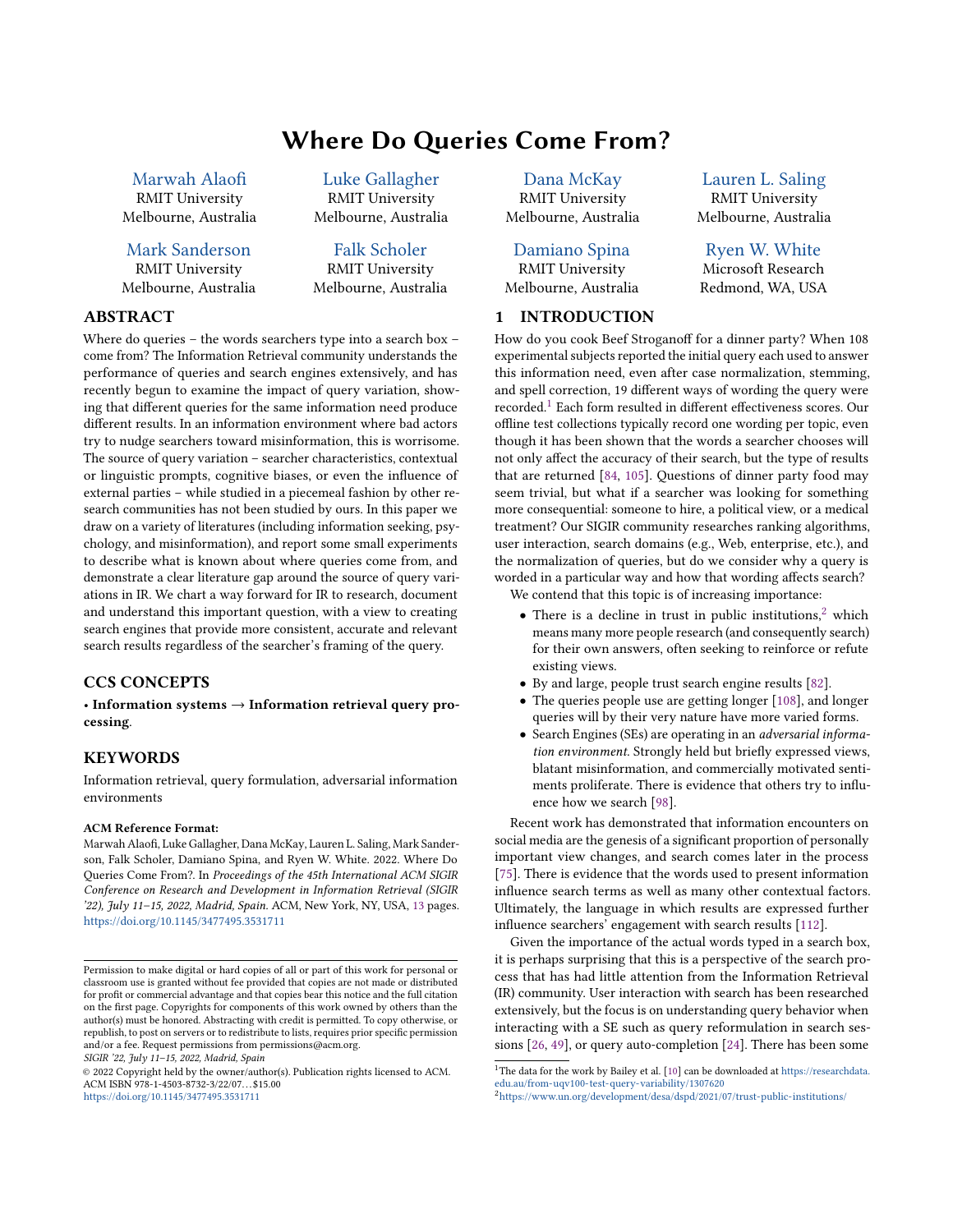- [48] Jeff Huang and Efthimis N. Efthimiadis. 2009. Analyzing and evaluating query reformulation strategies in web search logs. In Proceedings of the 18th ACM CIKM Conference on Information and Knowledge Management. 77–86. [https:](https://doi.org/10.1145/1645953.1645966) [//doi.org/10.1145/1645953.1645966](https://doi.org/10.1145/1645953.1645966)
- [49] Bernard J. Jansen, Amanda Spink, Chris Blakely, and Sherry Koshman. 2007. Defining a session on Web search engines. Journal of the Association for Information Science and Technology 58, 6 (2007), 862–871. [https://doi.org/10.1002/](https://doi.org/10.1002/asi.20564) [asi.20564](https://doi.org/10.1002/asi.20564)
- [50] Jiepu Jiang, Daqing He, and James Allan. 2014. Searching, browsing, and clicking in a search session: Changes in user behavior by task and over time. In Proceedings of the 37th International ACM SIGIR Conference on Research and Development in Information Retrieval. 607–616. <https://doi.org/10.1145/2600428.2609633>
- [51] Jiepu Jiang and Chaoqun Ni. 2016. What affects word changes in query reformulation during a task-based search session?. In Proceedings of the 2016 ACM CHIIR Conference on Human Information Interaction and Retrieval. 111–120. <https://doi.org/10.1145/2854946.2854978>
- [52] Jyun-Yu Jiang and Pu-Jen Cheng. 2016. Classifying user search intents for query auto-completion. In Proceedings of the 2016 ACM ICTIR International Conference on the Theory of Information Retrieval. 49–58. [https://doi.org/10.1145/2970398.](https://doi.org/10.1145/2970398.2970400) [2970400](https://doi.org/10.1145/2970398.2970400)
- [53] Jyun-Yu Jiang, Yen-Yu Ke, Pao-Yu Chien, and Pu-Jen Cheng. 2014. Learning user reformulation behavior for query auto-completion. In Proceedings of the 37th International ACM SIGIR Conference on Research and Development in Information Retrieval. 445–454. <https://doi.org/10.1145/2600428.2609614>
- [54] Matthew Jiwa, Patrick S Cooper, Trevor T-J Chong, and Stefan Bode. 2021. Choosing increases the value of non-instrumental information. Scientific Reports 11, 1 (2021), 1–11. <https://doi.org/10.1038/s41598-021-88031-y>
- [55] Evangelos Kanoulas, Paul D. Clough, Ben Carterette, and Mark Sanderson. 2010. Overview of the TREC 2010 Session track. In Proceedings of the 19th Text REtrieval Conference. [https://trec.nist.gov/pubs/trec19/papers/SESSION.](https://trec.nist.gov/pubs/trec19/papers/SESSION.OVERVIEW.2010.pdf) [OVERVIEW.2010.pdf](https://trec.nist.gov/pubs/trec19/papers/SESSION.OVERVIEW.2010.pdf)
- [56] Stavroula Karapapa and Maurizio Borghi. 2015. Search engine liability for autocomplete suggestions: Personality, privacy and the power of the algorithm. International Journal of Law and Information Technology 23, 3 (07 2015), 261–289. <https://doi.org/10.1093/ijlit/eav009>
- [57] Makoto P. Kato, Takehiro Yamamoto, Hiroaki Ohshima, and Katsumi Tanaka. 2014. Investigating users' query formulations for cognitive search intents. In Proceedings of the 37th International ACM SIGIR Conference on Research and Development in Information Retrieval. 577–586. [https://doi.org/10.1145/2600428.](https://doi.org/10.1145/2600428.2609566) [2609566](https://doi.org/10.1145/2600428.2609566)
- [58] Johannes Kiesel, Damiano Spina, Henning Wachsmuth, and Benno Stein. 2021. The meant, the said, and the understood: Conversational argument search and cognitive biases. In Proceedings of the 3rd Conference on Conversational User Interfaces. 5 pages. <https://doi.org/10.1145/3469595.3469615>
- [59] Khamsum Kinley, Dian Tjondronegoro, Helen Partridge, and Sylvia Edwards. 2012. Human-computer interaction: The impact of users' cognitive styles on query reformulation behaviour during web searching. In Proceedings of the 24th Australian Computer-Human Interaction Conference. 299–307. [https://doi.org/](https://doi.org/10.1145/2414536.2414586) [10.1145/2414536.2414586](https://doi.org/10.1145/2414536.2414586)
- [60] Unni Krishnan, Alistair Moffat, and Justin Zobel. 2017. A taxonomy of query auto completion modes. In Proceedings of the 22nd Australasian Document Computing Symposium. Article 6, 8 pages. <https://doi.org/10.1145/3166072.3166081>
- [61] Carol Collier Kuhlthau. 1991. Inside the search process: Information seeking from the user's perspective. Journal of the American Society for Information Science 42, 5 (1991), 361–371.
- [62] Carol C Kuhlthau, Jannica Heinström, and Ross J Todd. 2008. The 'information search process' revisited: Is the model still useful. Information Research 13, 4 (2008), 13–4. <http://InformationR.net/ir/13-4/paper355.htm>
- [63] Eng Pwey Lau and Dion Hoe-Lian Goh. 2006. In search of query patterns: A case study of a university OPAC. Information Processing and Management 42, 5 (2006), 1316–1329. <https://doi.org/10.1016/j.ipm.2006.02.003>
- [64] Ard W Lazonder, Harm JA Biemans, and Iwan GJH Wopereis. 2000. Differences between novice and experienced users in searching information on the World Wide Web. Journal of the American Society for Information Science 51, 6 (2000), 576–581. <https://doi.org/10.5555/358242.358267>
- [65] Binh Le, Damiano Spina, Falk Scholer, and Hui Chia. 2022. A crowdsourcing methodology to measure algorithmic bias in black-box systems: A case study with COVID-related searches. In Proceedings of the Third Workshop on Bias and Social Aspects in Search and Recommendation (Bias @ ECIR 2022). 13 pages.
- [66] Jason Edward Lewis, Angie Abdilla, Noelani Arista, Kaipulaumakaniolono Baker, Scott Benesiinaabandan, Michelle Brown, Melanie Cheung, Meredith Coleman, Ashley Cordes, Joel Davison, et al. 2020. Indigenous Protocol and Artificial Intelligence position paper. (2020). [https://doi.org/10.11573/spectrum.library.](https://doi.org/10.11573/spectrum.library.concordia.ca.00986506) [concordia.ca.00986506](https://doi.org/10.11573/spectrum.library.concordia.ca.00986506)
- [67] Binsheng Liu, Nick Craswell, Xiaolu Lu, Oren Kurland, and J. Shane Culpepper. 2019. A comparative analysis of human and automatic query variants. In Proceedings of the 2019 ACM ICTIR International Conference on Theory of Information Retrieval. 47–50. <https://doi.org/10.1145/3341981.3344223>
- [68] Chang Liu, Jacek Gwizdka, and Nicholas J. Belkin. 2010. Analysis of query reformulation types on different search tasks. In Proceedings of the 2010 iSchool iConference. 477–485.
- [69] Yang Liu, Ruihua Song, Yu Chen, Jian-Yun Nie, and Ji-Rong Wen. 2012. Adaptive query suggestion for difficult queries. In Proceedings of the 35th International ACM SIGIR Conference on Research and Development in Information Retrieval. 15–24. <https://doi.org/10.1145/2348283.2348289>
- [70] Donald M MacKay. 1969. What Makes a Question? 31–38.
- [71] Gary Marchionini. 1997. Information Seeking in Electronic Environments. Number 9. Cambridge University Press.
- [72] Gary Marchionini and Ryen White. 2007. Find what you need, understand what you find. International Journal of Human Computer Interaction 23, 3 (2007), 205–237. <https://doi.org/10.1080/10447310701702352>
- [73] Dana McKay and George Buchanan. 2013. Boxing clever: How searchers use and adapt to a one-box library search. In Augmentation, Application, Innovation, Collaboration, OzCHI '13. 497–506. <https://doi.org/10.1145/2541016.2541031>
- [74] Dana McKay, Stephann Makri, Shanton Chang, and George Buchanan. 2020. On birthing dancing stars: The need for bounded chaos in information interaction. In Proceedings of the 2020 ACM CHIIR Conference on Human Information Interaction and Retrieval. 292–302. <https://doi.org/10.1145/3343413.3377983>
- [75] Dana McKay, Stephann Makri, Marisela Gutierrez-Lopez, Andrew MacFarlane, Sondess Missaoui, Colin Porlezza, and Glenda Cooper. 2020. We are the change that we seek: Information interactions during a change of viewpoint. In Proceedings of the 2020 ACM CHIIR Conference on Human Information Interaction and Retrieval. 173–182. <https://doi.org/10.1145/3343413.3377975>
- [76] Lokman I. Meho and Helen R. Tibbo. 2003. Modeling the information-seeking behavior of social scientists: Ellis's study revisited. Journal of the American Society for Information Science and Technology 54, 6 (2003), 570–587. [https:](https://doi.org/10.1002/asi.10244) [//doi.org/10.1002/asi.10244](https://doi.org/10.1002/asi.10244)
- [77] Ida Mele, Cristina Ioana Muntean, Franco Maria Nardini, Raffaele Perego, Nicola Tonellotto, and Ophir Frieder. 2021. Adaptive utterance rewriting for conversational search. Information Processing and Management 58, 6 (2021), 102682. <https://doi.org/10.1016/j.ipm.2021.102682>
- [78] Alistair Moffat, Falk Scholer, Paul Thomas, and Peter Bailey. 2015. Pooled evaluation over query variations: Users are as diverse as systems. In *Proceedings* of the 24th ACM CIKM International Conference on Information and Knowledge Management. 1759–1762. <https://doi.org/10.1145/2806416.2806606>
- [79] Safiya Umoja Noble. 2018. Algorithms of Oppression: How Search Engines Reinforce Racism. New York University Press. [https://nyupress.org/9781479837243/](https://nyupress.org/9781479837243/algorithms-of-oppression) [algorithms-of-oppression](https://nyupress.org/9781479837243/algorithms-of-oppression)
- [80] Ragnar Nordlie. 1999. "User revealment" A comparison of initial queries and ensuing question development in online searching and in human reference interactions. In Proceedings of the 22nd International ACM SIGIR Conference on Research and Development in Information Retrieval. 11–18. [https://doi.org/10.](https://doi.org/10.1145/312624.312618) [1145/312624.312618](https://doi.org/10.1145/312624.312618)
- [81] Alexandra Olteanu, Fernando Diaz, and Gabriella Kazai. 2020. When are search completion suggestions problematic?. In Proceedings of the ACM on Human-Computer Interaction, Vol. 4. Article 171. <https://doi.org/10.1145/3415242>
- [82] Bing Pan, Helene Hembrooke, Thorsten Joachims, Lori Lorigo, Geri Gay, and Laura Granka. 2007. In Google we trust: Users' decisions on rank, position, and relevance. Journal of Computer-Mediated Communication 12, 3 (2007), 801–823. <https://doi.org/10.1111/j.1083-6101.2007.00351.x>
- [83] Greg Pass, Abdur Chowdhury, and Cayley Torgeson. 2006. A picture of search. In Proceedings of the 1st International Conference on Scalable Information Systems. 1–es. <https://doi.org/10.1145/1146847.1146848>
- [84] Gustavo Penha, Arthur Câmara, and Claudia Hauff. 2022. Evaluating the robustness of retrieval pipelines with query variation generators. In Proceedings of the 44th European Conference on Information Retrieval Research. Springer, 397–412. [https://doi.org/10.1007/978-3-030-99736-6\\_27](https://doi.org/10.1007/978-3-030-99736-6_27)
- [85] Caroline Criado Perez. 2019. Invisible Women: Data Bias in a World Designed for Men. Abrams.
- [86] Stephen Robertson. 2008. On the history of evaluation in IR. Journal of Information Science 34, 4 (2008), 439–456. <https://doi.org/10.1177/0165551507086989>
- [87] Victoria L Rubin. 2019. Disinformation and misinformation triangle: A conceptual model for "fake news" epidemic, causal factors and interventions. Journal of Documentation 75, 5 (2019), 1013–1034. <https://doi.org/10.1108/JD-12-2018-0209>
- [88] Procheta Sen, Debasis Ganguly, and Gareth J. F. Jones. 2021. I know what you need: Investigating document retrieval effectiveness with partial session contexts. ACM Transactions on Information Systems 40, 3 (2021). [https://doi.](https://doi.org/10.1145/3488667) [org/10.1145/3488667](https://doi.org/10.1145/3488667)
- [89] Milad Shokouhi. 2013. Learning to personalize query auto-completion. In Proceedings of the 36th International ACM SIGIR Conference on Research and Development in Information Retrieval. 103–112. [https://doi.org/10.1145/2484028.](https://doi.org/10.1145/2484028.2484076) [2484076](https://doi.org/10.1145/2484028.2484076)
- [90] Milad Shokouhi and Kira Radinsky. 2012. Time-sensitive query auto-completion. In Proceedings of the 35th International ACM SIGIR Conference on Research and Development in Information Retrieval. 601–610. [https://doi.org/10.1145/2348283.](https://doi.org/10.1145/2348283.2348364) [2348364](https://doi.org/10.1145/2348283.2348364)